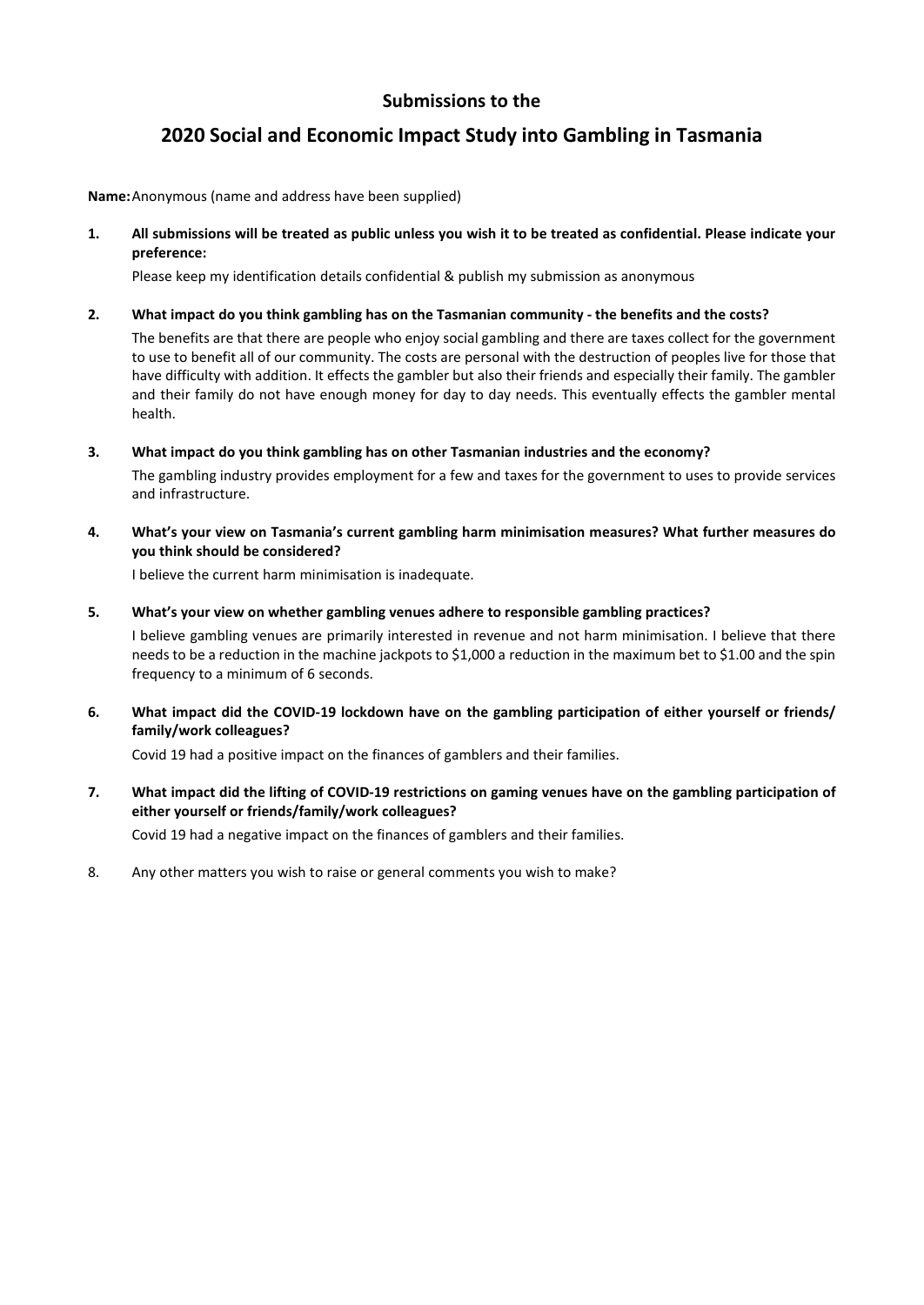# **2020 Social and Economic Impact Study into Gambling in Tasmania**

**Name:** Anonymous (name and address have been supplied)

**1. All submissions will be treated as public unless you wish it to be treated as confidential. Please indicate your preference:** 

Please keep my identification details confidential & publish my submission as anonymous

#### **2. What impact do you think gambling has on the Tasmanian community - the benefits and the costs?**

Pokies are the most harmful form of gambling because they are deliberately designed and programmed to addict. They cause great harm in low socio economic areas particularly. The revenue the state receives is far less than what it spends on harmed people.

#### **3. What impact do you think gambling has on other Tasmanian industries and the economy?**

The money lost on Pokies is removed from the community meaning it doesn't circulate and recirculate. That harms other businesses. The money lost isn't spent at the hairdresser or mechanic who then have less money to spend on wages.

**4. What's your view on Tasmania's current gambling harm minimisation measures? What further measures do you think should be considered?** 

Tasmania's harm minimisation is a joke. Excluded players can just go to another venue and play and there has been no attempt to remove Pokies addictive elements.

#### **5. What's your view on whether gambling venues adhere to responsible gambling practices?**

Venues do not enforce RSG. Facial recognition technology should be used to enforce exclusions. Spot checks should be used to ensure RSG enforcement. Fines should be bigger. Has any venue EVER been fined for failing it's RSG code?

**6. What impact did the COVID-19 lockdown have on the gambling participation of either yourself or friends/ family/work colleagues?** 

None of my group took up online gaming but the dramatic increase in Pokies losses when venues reopened should have been anticipated and steps taken to prevent it.

**7. What impact did the lifting of COVID-19 restrictions on gaming venues have on the gambling participation of either yourself or friends/family/work colleagues?** 

Directly none but for addicted players, loaded with Job Seeker and Keeper, losses were huge.

### **8. Any other matters you wish to raise or general comments you wish to make?**

Addictive elements must be removed from Pokies if they must be kept on every street corner in places like Glenorchy and Newstead.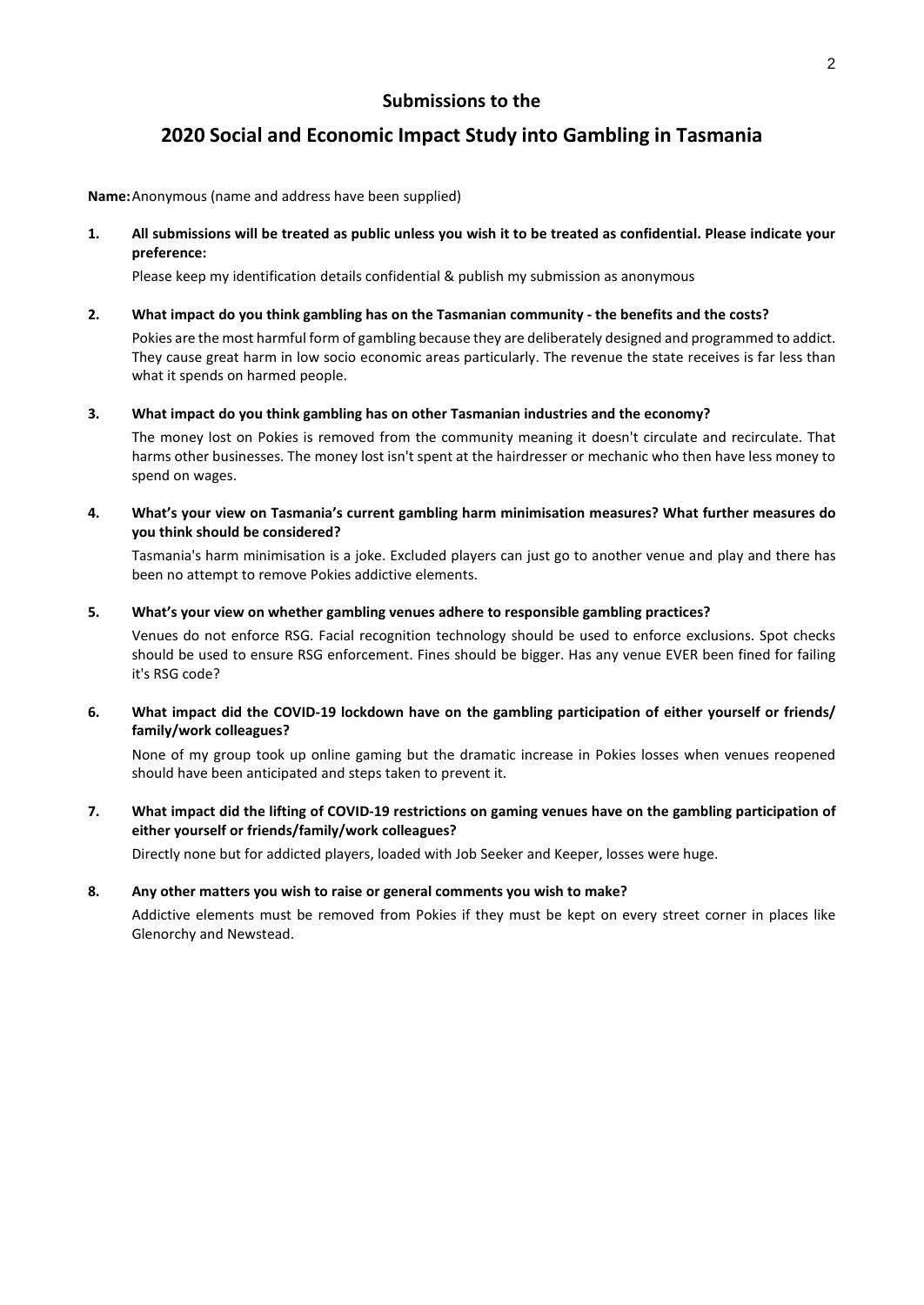# **2020 Social and Economic Impact Study into Gambling in Tasmania**

**Name:** Anonymous (name and address have been supplied)

**1. All submissions will be treated as public unless you wish it to be treated as confidential. Please indicate your preference:** 

Please keep my identification details confidential & publish my submission as anonymous

- **2. What impact do you think gambling has on the Tasmanian community the benefits and the costs?**  Benefits hardly anyone and costs the community greatly with family destruction, depression and suicide.
- **3. What impact do you think gambling has on other Tasmanian industries and the economy?**  Costs the retailer and so many other business heaps because this money spent on pokies could have been funnelled anywhere else and actually benefited the community.
- **4. What's your view on Tasmania's current gambling harm minimisation measures? What further measures do you think should be considered?**

They are inadequate and gambling machines should be returned to the casinos and removed from the community

- **5. What's your view on whether gambling venues adhere to responsible gambling practices?**  None get them out of our communities period!
- **6. What impact did the COVID-19 lockdown have on the gambling participation of either yourself or friends/ family/work colleagues?**

None I'm not that gullible but I did notice some of the people who do use them had money to do other things with.

**7. What impact did the lifting of COVID-19 restrictions on gaming venues have on the gambling participation of either yourself or friends/family/work colleagues?** 

Obviously some of them went back to wasting their time on these mind numbing money stealing machines.

**8. Any other matters you wish to raise or general comments you wish to make?**  Get rid of them!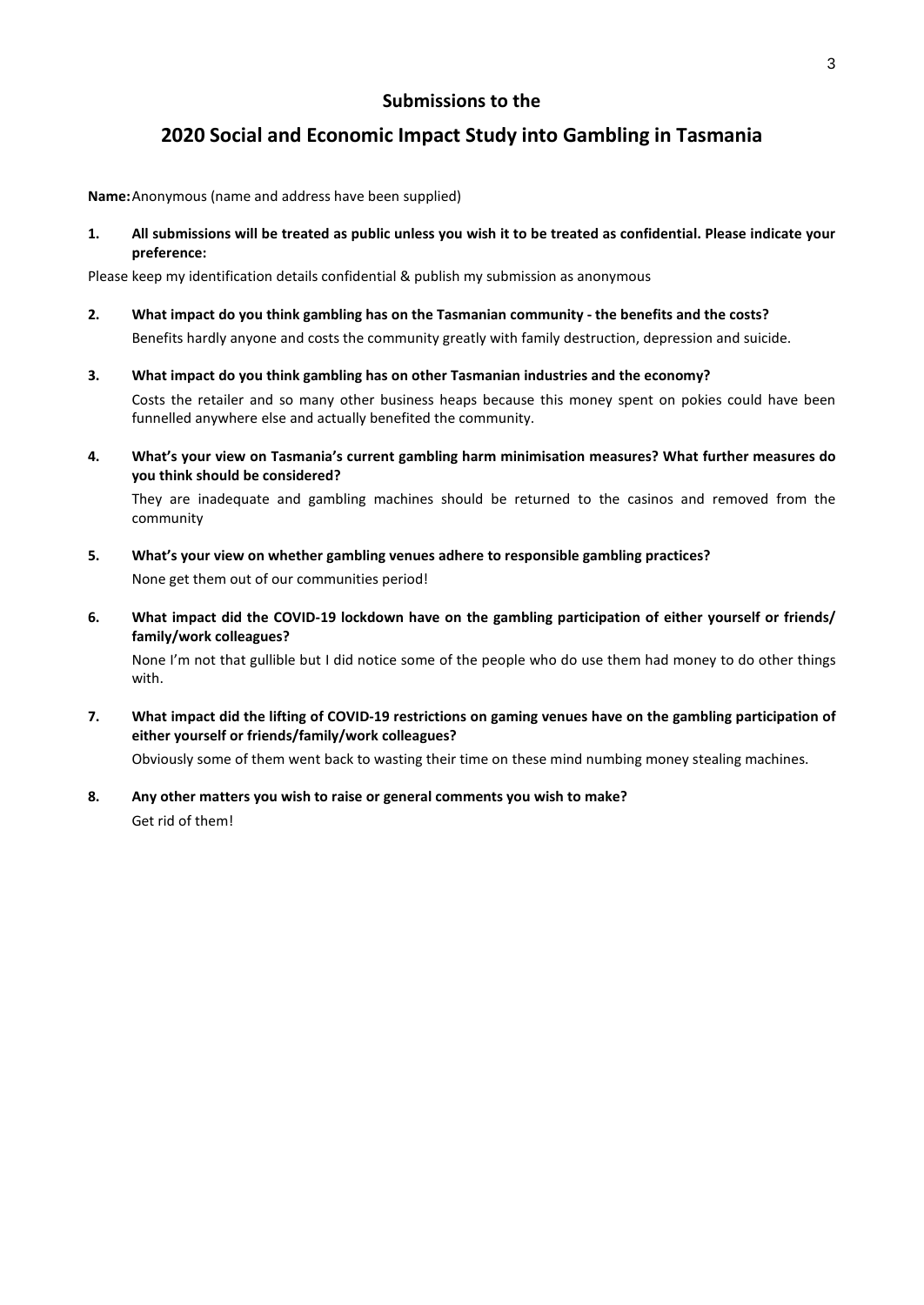# **2020 Social and Economic Impact Study into Gambling in Tasmania**

**Name:** Anonymous (name and address have been supplied)

### **1. All submissions will be treated as public unless you wish it to be treated as confidential. Please indicate your preference:**

Please keep my identification details confidential & publish my submission as anonymous

#### **2. What impact do you think gambling has on the Tasmanian community - the benefits and the costs?**

It has an enormous impact on people's well-being. The limited benefits of enjoyment and novelty are hugely diminished by the ruinous consequences on people's health, finances, careers and families. The outrageous operator profits and filling of government coffers with diminished responsibilities for consequences does very little to repair the damage inflicted on communities, families and individuals.

#### **3. What impact do you think gambling has on other Tasmanian industries and the economy?**

It has great impacts on health and family services, businesses, rental property owners, the police and the judiciary as addicts can't afford to pay rent, steal from their employers, take up police time, waste legal resources and cost taxpayers for incarceration when they are convicted of crime. It costs \$2300 per week to keep someone in prison. Also money spent on essentials is diverted away from the economy to line the pockets of gambling operators.

### **4. What's your view on Tasmania's current gambling harm minimisation measures? What further measures do you think should be considered?**

There should be warnings outside premises warning potential patrons of the serious mental, physical and financial health impacts similar to alcohol and cigarette health warnings. The harm minimisation measures are largely voluntary and the responsibility of the sick addict not the gambling operators who are really criminal facilitators. Maybe if it was a requirement to possess a gambling licence and make that an entry requirement to gaining access to gambling venues or online sites then it may be possible to prevent addicts from engaging in their detrimental addictive behaviour.

### **5. What's your view on whether gambling venues adhere to responsible gambling practices?**

I doubt if they are taken seriously as it's not in the venue's interests. Pokies should be removed from pubs and clubs and only allowed in casinos. That would make them far more inaccessible.

### **6. What impact did the COVID-19 lockdown have on the gambling participation of either yourself or friends/ family/work colleagues?**

I don't gamble and don't know anyone who does but I expect the lockdown moved a lot of gambling online.

### **7. What impact did the lifting of COVID-19 restrictions on gaming venues have on the gambling participation of either yourself or friends/family/work colleagues?**

Again not relevant to me but I expect that the levels went almost back to where they were before.

#### **8. Any other matters you wish to raise or general comments you wish to make?**

Gambling should be treated as a fraudulent scam and a public health threat. The damage it does to individuals, businesses, communities and innocents affiliates of the addict is incalculable. It destroys people's lives and governments should be held accountable for allowing this to be introduced into our society in the first place.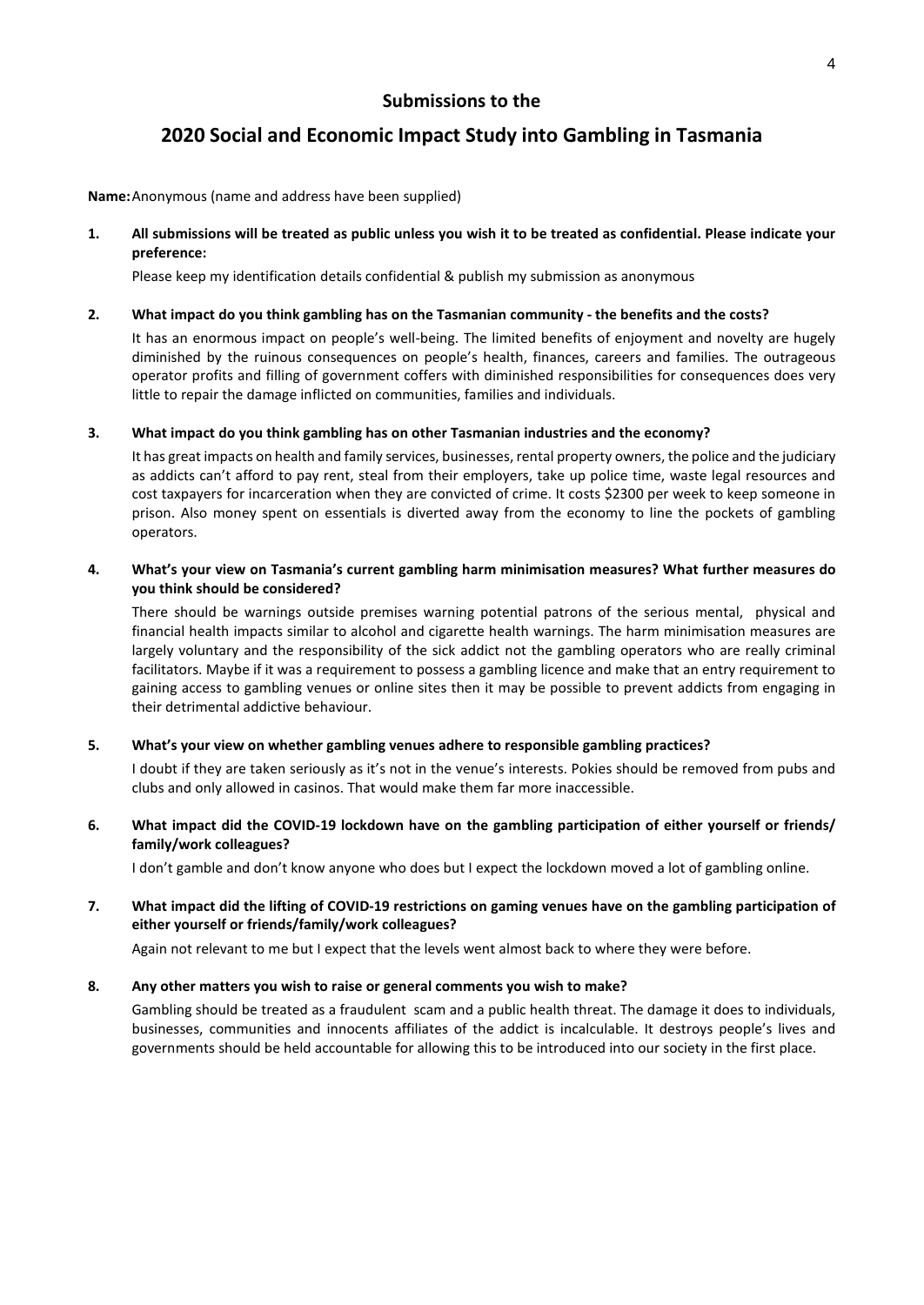# **2020 Social and Economic Impact Study into Gambling in Tasmania**

**Name:** Anonymous (name and address have been supplied)

**1. All submissions will be treated as public unless you wish it to be treated as confidential. Please indicate your preference:** 

Please keep my identification details confidential & publish my submission as anonymous

### **2. What impact do you think gambling has on the Tasmanian community - the benefits and the costs?**

Overall gambling has a negative impact on individuals, families, and the wider community. The financial losses for gamblers playing pokies far outweigh any benefits to the community. The only people that consistently benefit are the owners of said machines and the venues hosting the machines.

**3. What impact do you think gambling has on other Tasmanian industries and the economy?** 

I would say the economy benefits through taxes, liquor licences and sales, land tax etc. But then money has to be spent on services for regulation, to combat addiction, to rehab addicts, to assist those in need (who have lost everything).

**4. What's your view on Tasmania's current gambling harm minimisation measures? What further measures do you think should be considered?** 

More needs to be done. Take the pokies out of pubs and clubs, make them casino only - easier to regulate and easier to regulate participants.

**5. What's your view on whether gambling venues adhere to responsible gambling practices?** 

I wouldn't know, but would guess that there would be a varied responses to adherence to regulations. Remove pokies from pubs and clubs.

**6. What impact did the COVID-19 lockdown have on the gambling participation of either yourself or friends/ family/work colleagues?** 

None - besides the occasional tattslotto ticket, I generally don't gamble.

- **7. What impact did the lifting of COVID-19 restrictions on gaming venues have on the gambling participation of either yourself or friends/family/work colleagues?**  None
- **8. Any other matters you wish to raise or general comments you wish to make?**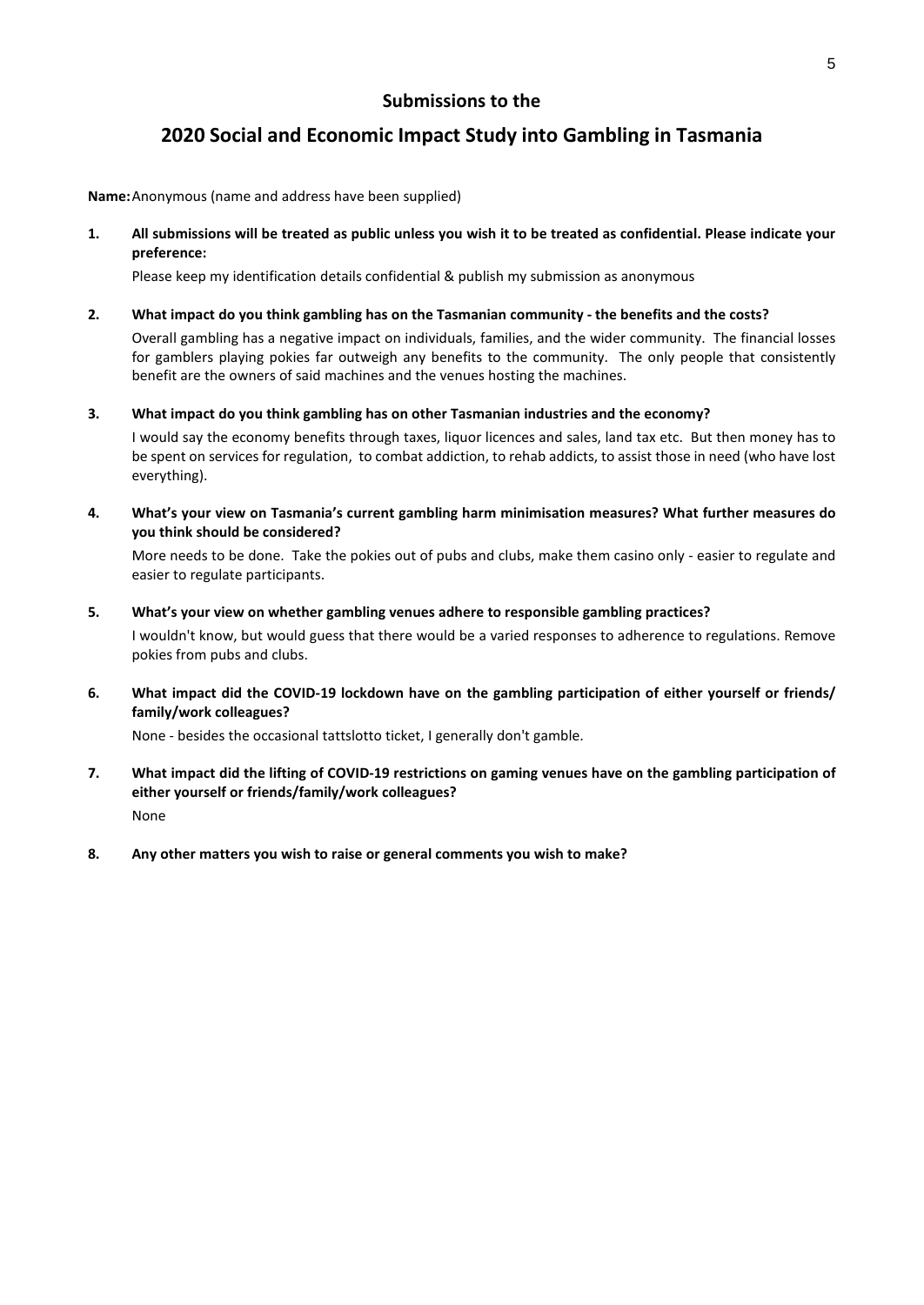# **2020 Social and Economic Impact Study into Gambling in Tasmania**

**Name:** Anonymous (name and address have been supplied)

**1. All submissions will be treated as public unless you wish it to be treated as confidential. Please indicate your preference:** 

Please keep my identification details confidential & publish my submission as anonymous

- **2. What impact do you think gambling has on the Tasmanian community the benefits and the costs?**  We only have to read the Mercury each week to read of persons embezzling money from their workplace , as a means of gambling at the pokies.
- **3. What impact do you think gambling has on other Tasmanian industries and the economy?**

Gambling at poker machines within the lower socially economic has a detrimental effect on the economy (supermarkets etc). Children are going to school without food consequently breakfast clubs are funded by charity.

**4. What's your view on Tasmania's current gambling harm minimisation measures? What further measures do you think should be considered?** 

I think poker machines should be at casinos only. This would eliminate a big percentage of gamblers and be easier to track the vulnerable.

**5. What's your view on whether gambling venues adhere to responsible gambling practices?** 

Gambling venues do not adhere to the gambling practices. I know the casino was sending messages and phoning gamblers just prior to the restrictions being lifted.

**6. What impact did the COVID-19 lockdown have on the gambling participation of either yourself or friends/ family/work colleagues?** 

As I have stated previously the casino was enticing gamblers with free food etc. If they attended when bans were lifted.

**7. What impact did the lifting of COVID-19 restrictions on gaming venues have on the gambling participation of either yourself or friends/family/work colleagues?** 

The Mercury stated the loss of money by hotels etc whist COVID restrictions were in place .

**8. Any other matters you wish to raise or general comments you wish to make?** 

As a friend of a addicted gambler (poker machines) I have seen how the hotels and clubs entice problem gamblers into their premises.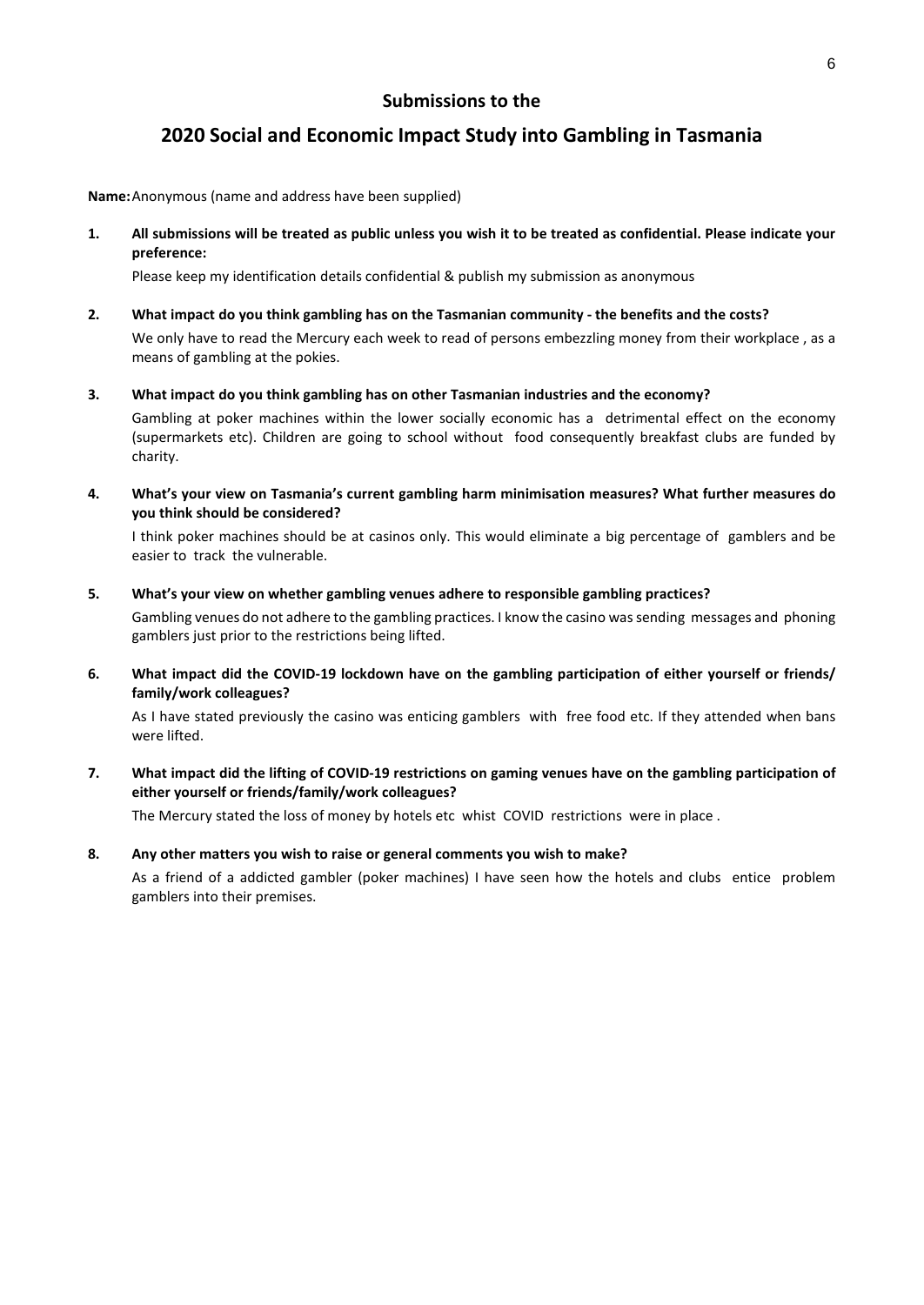# **2020 Social and Economic Impact Study into Gambling in Tasmania**

**Name:** Anonymous (name and address have been supplied)

**1. All submissions will be treated as public unless you wish it to be treated as confidential. Please indicate your preference:** 

Please keep my identification details confidential & publish my submission as anonymous

- **2. What impact do you think gambling has on the Tasmanian community the benefits and the costs?**  Financial, alcohol problems, broken families, addictions
- **3. What impact do you think gambling has on other Tasmanian industries and the economy?**  Stress in work places, stealing, health and police
- **4. What's your view on Tasmania's current gambling harm minimisation measures? What further measures do you think should be considered?**  Not good enough
- **5. What's your view on whether gambling venues adhere to responsible gambling practices?**  Remove s ad lol poker machines from the state. The govt will still get their taxes in other ways as people spend money on necessary services
- **6. What impact did the COVID-19 lockdown have on the gambling participation of either yourself or friends/ family/work colleagues?**  n/a
- **7. What impact did the lifting of COVID-19 restrictions on gaming venues have on the gambling participation of either yourself or friends/family/work colleagues?**  N/a
- **8. Any other matters you wish to raise or general comments you wish to make?**  The govt is run by corporations. They are corrupt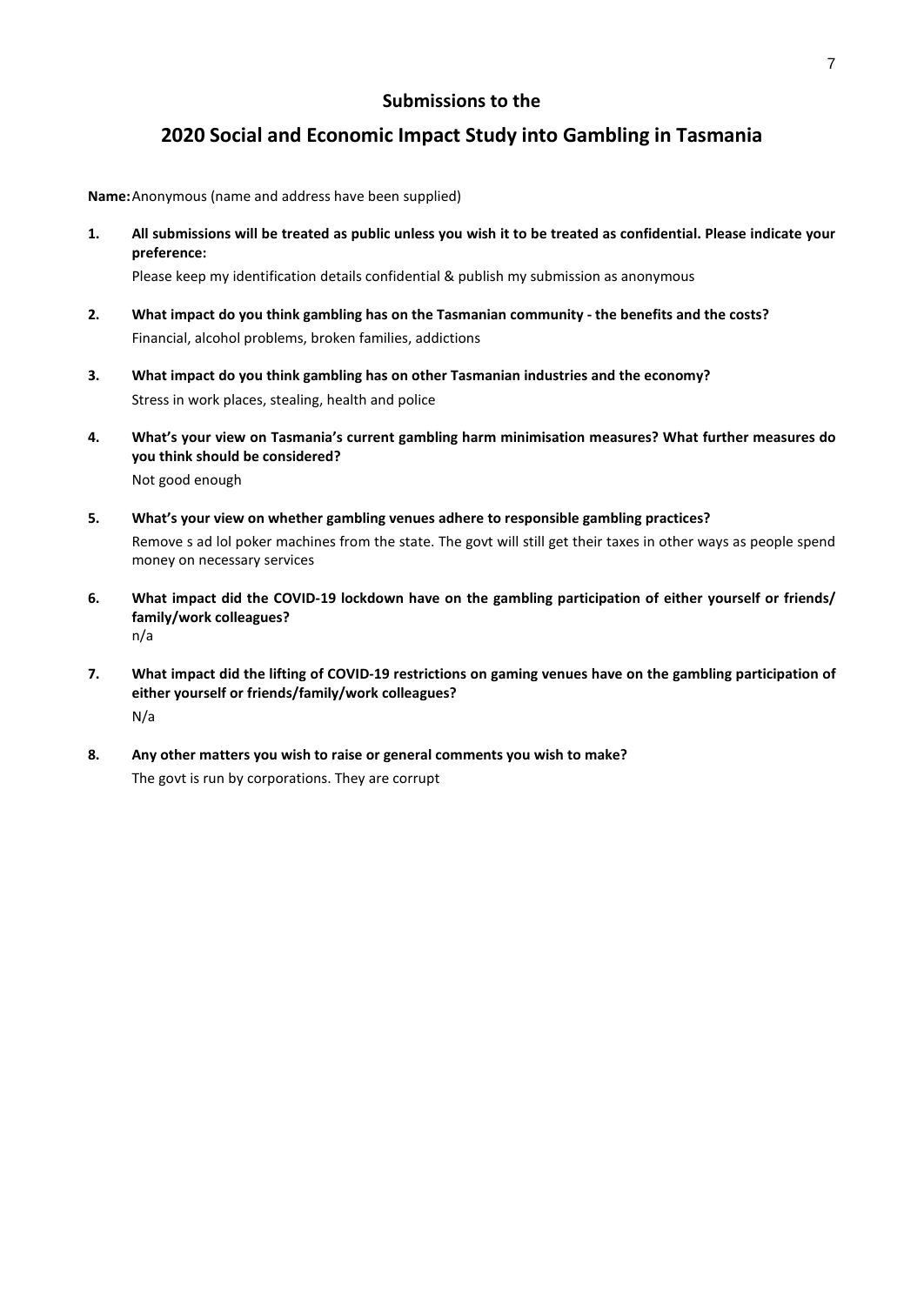# **2020 Social and Economic Impact Study into Gambling in Tasmania**

**Name:** Anonymous (name and address have been supplied)

**1. All submissions will be treated as public unless you wish it to be treated as confidential. Please indicate your preference:** 

Please keep my identification details confidential & publish my submission as anonymous

#### **2. What impact do you think gambling has on the Tasmanian community - the benefits and the costs?**

Legalised Gambling (particularly poker machines) makes a vast profit for a very few individuals at the expense of a great many more. It exploits naiveté and gullibility, and the foolish notion that you can "win back" your losses. It encourages the exploitation of the poor, feeble-minded and elderly. The harm caused by gambling is vast, and not worth the scant benefit. Pubs and Clubs can survive without Poker Machines, much as they did when Live Music was common in drinking venues. Businesses that need gambling to survive are not ones our society needs.

#### **3. What impact do you think gambling has on other Tasmanian industries and the economy?**

The Poker Machine industry (and so some minor extent Keno and Horseracing) keeps some Pubs alive, but at the expense of exploiting their most vulnerable patrons. It is a loss to the Tasmanian economy, as much of the profit is absorbed by the Federal Group and/or the Farrell family, and not re-invested in the state. They pay scant taxes in any case, and the recent \$300 million dollar gift to them by the Liberal Government (in terms of continuing gaming licensing) guarantees that they do not pay their fair share. Poker machines make most Tasmanians poorer. There is less money in our communities because Poker Machines suck it all away in Elwick and other economically disadvantaged places.

### **4. What's your view on Tasmania's current gambling harm minimisation measures? What further measures do you think should be considered?**

Pathetic. The Tasmanian Liberal Government's approach to problem gambling is laughable in its' inadequacy. They can't even make a voluntary exclusion system work. The best solution for the community as a whole is to permanently ban Poker Machines and all other forms of gambling. This should start immediately in pubs and clubs, where the most harm is done to vulnerable Tasmanians. Gambling exploits ignorance, and those who profit from it are scum.

### **5. What's your view on whether gambling venues adhere to responsible gambling practices?**

Of course they don't adhere to responsible practices. If they did they would barely make a profit. Letting granny pour her welfare check into the machines is necessary for the survival of the gambling-addicted venue. Gambling relies on a kind of wilful ignorance, and obsessive behaviour, and often a lack of sobriety. Letting people gamble when intoxicated is a truly abhorrent exploitative practice. The only responsible step is to ban gambling from licensed venues.

### **6. What impact did the COVID-19 lockdown have on the gambling participation of either yourself or friends/ family/work colleagues?**

None for my part; I do not gamble, nor do any members of my immediate family. My mother has ceased spending evenings at the Casino, which is a good thing, as she does not have the spare money to gamble (as she used to do with my late father).

**7. What impact did the lifting of COVID-19 restrictions on gaming venues have on the gambling participation of either yourself or friends/family/work colleagues?**  None that I can tell.

**8. Any other matters you wish to raise or general comments you wish to make?** 

Gambling exploits the mentally ill more than most. Poker machines in particular are designed to exploit psychology to draw users (particularly the elderly) into compulsive behaviour. This is a disgusting abuse of vulnerable members of our communities. I do not support legal gambling in any form, and strongly argue that it should be permanently prohibited in Tasmania. Make the Farrell family earn an honest living.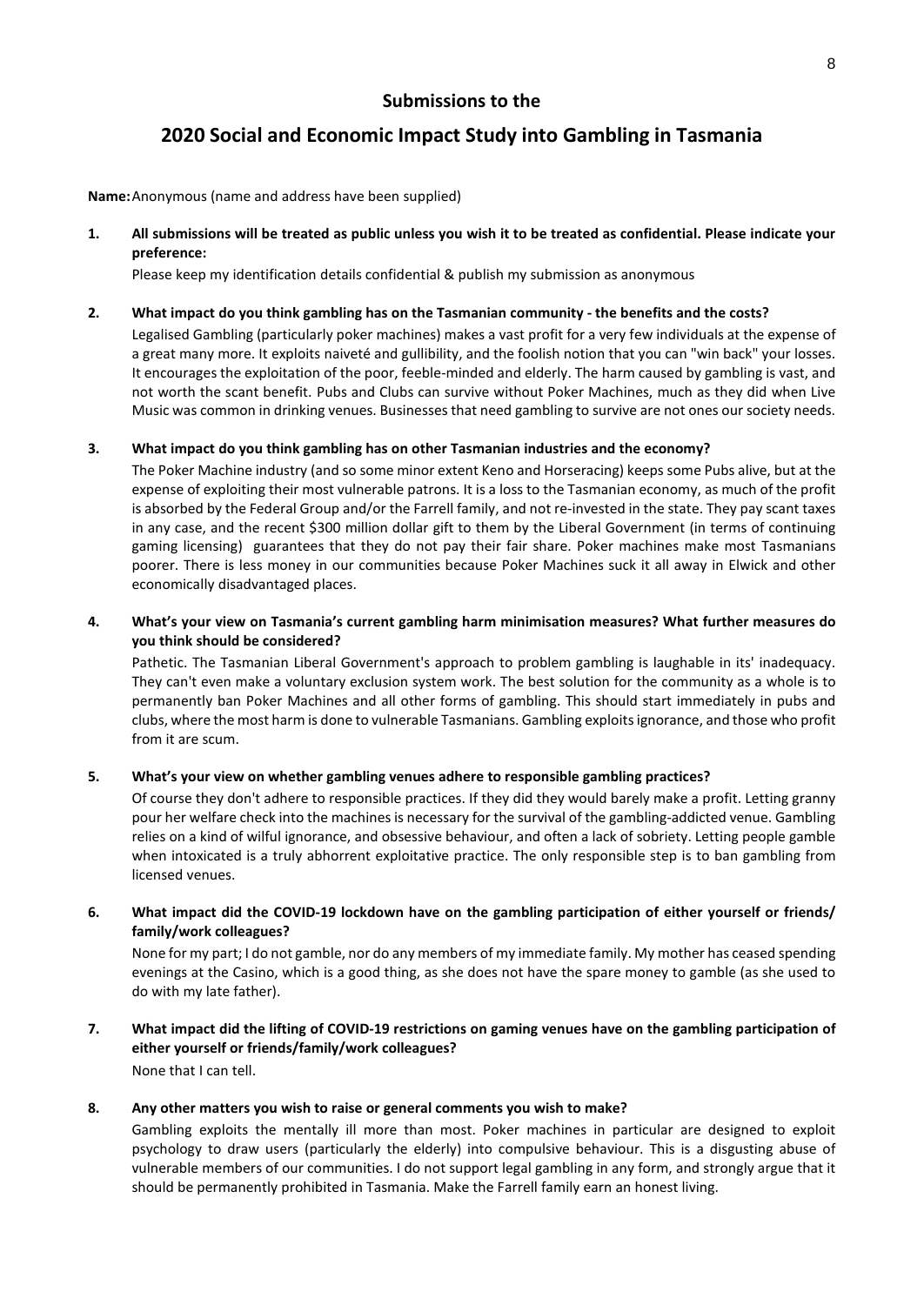# **2020 Social and Economic Impact Study into Gambling in Tasmania**

**Name:** Anonymous (name and address have been supplied)

**1. All submissions will be treated as public unless you wish it to be treated as confidential. Please indicate your preference:** 

Please keep my identification details confidential & publish my submission as anonymous

#### **2. What impact do you think gambling has on the Tasmanian community - the benefits and the costs?**

The provision of poker machines in pubs is a business model which targets the poorest and most vulnerable in our community. This activity as well as proceeds from other forms of gambling provide the government with tax revenue which they might see as a benefit for them.

#### **3. What impact do you think gambling has on other Tasmanian industries and the economy?**

When gamblers lose money from their habit the loss of income affects their family and the economy as a whole because there is less money to spend on food or services.

**4. What's your view on Tasmania's current gambling harm minimisation measures? What further measures do you think should be considered?** 

They are totally inadequate as evidenced by the rise in numbers of people being affected by gambling addiction.

#### **5. What's your view on whether gambling venues adhere to responsible gambling practices?**

Further restrictions to enable adherence to responsible gambling could include controlled limits on spending over a 24 hr period. Also lower limits on the amount needed on each individual machine would be another way of making gambling more responsible.

### **6. What impact did the COVID-19 lockdown have on the gambling participation of either yourself or friends/ family/work colleagues?**

Irrelevant to me because none of my family or friends are regular gamblers. However I have read in the newspapers that Covid -19 lockdown led to a notable reduction in participation in gambling.

## **7. What impact did the lifting of COVID-19 restrictions on gaming venues have on the gambling participation of either yourself or friends/family/work colleagues?**  NA

### **8. Any other matters you wish to raise or general comments you wish to make?**

While the government receives taxes from the Gambling Industry they will continue to support and be supported by those industries. Only the government has the power to do something about the huge issue of problem gambling and how it affects our most vulnerable people. It's time for the government to DO SOMETHING!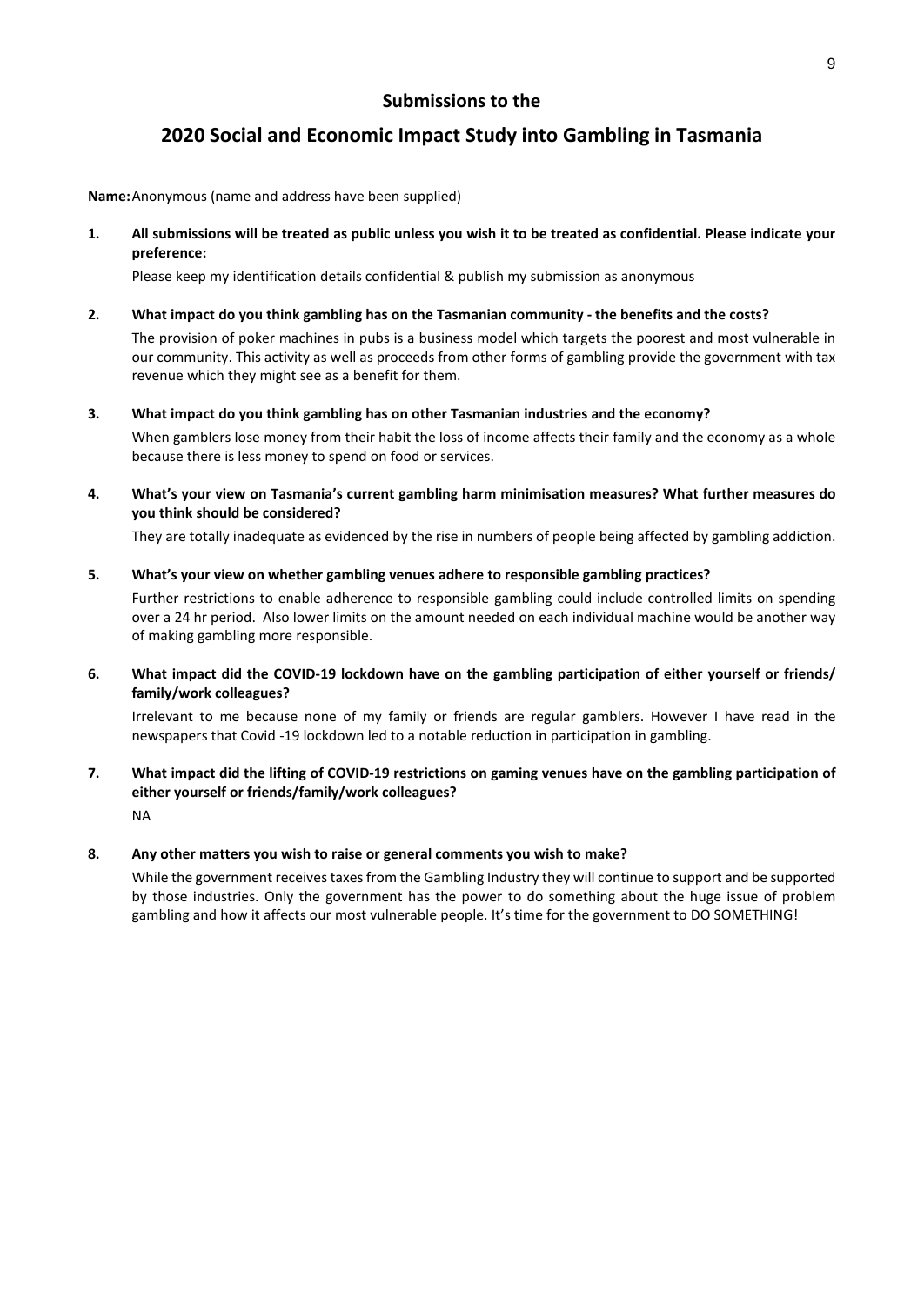# **2020 Social and Economic Impact Study into Gambling in Tasmania**

**Name:** Anonymous (name and address have been supplied)

**1. All submissions will be treated as public unless you wish it to be treated as confidential. Please indicate your preference:** 

Please keep my identification details confidential & publish my submission as anonymous

- **2. What impact do you think gambling has on the Tasmanian community the benefits and the costs?**
- **3. What impact do you think gambling has on other Tasmanian industries and the economy?**  Gambling is so addictive that it should be banned. It impacts the community and families and small business. It is a sad scourge on our society. Addicted gamblers are often led to stealing and criminal acts. A life of shame.
- **4. What's your view on Tasmania's current gambling harm minimisation measures? What further measures do you think should be considered?**

I believe the only places where gambling should be is in the casinos as is the case in West Australia.

- **5. What's your view on whether gambling venues adhere to responsible gambling practices?**  The gambling machines should have limits. Staff at the venues should not entice gamblers to spend more time there.
- **6. What impact did the COVID-19 lockdown have on the gambling participation of either yourself or friends/ family/work colleagues?**

No idea. I have heard that some gamblers used online sites.

- **7. What impact did the lifting of COVID-19 restrictions on gaming venues have on the gambling participation of either yourself or friends/family/work colleagues?**  No actual evidence
- **8. Any other matters you wish to raise or general comments you wish to make?**  Gambling is a scourge on our society. The Tasmanian government is complicit. It has horrible impacts on people already struggling to live.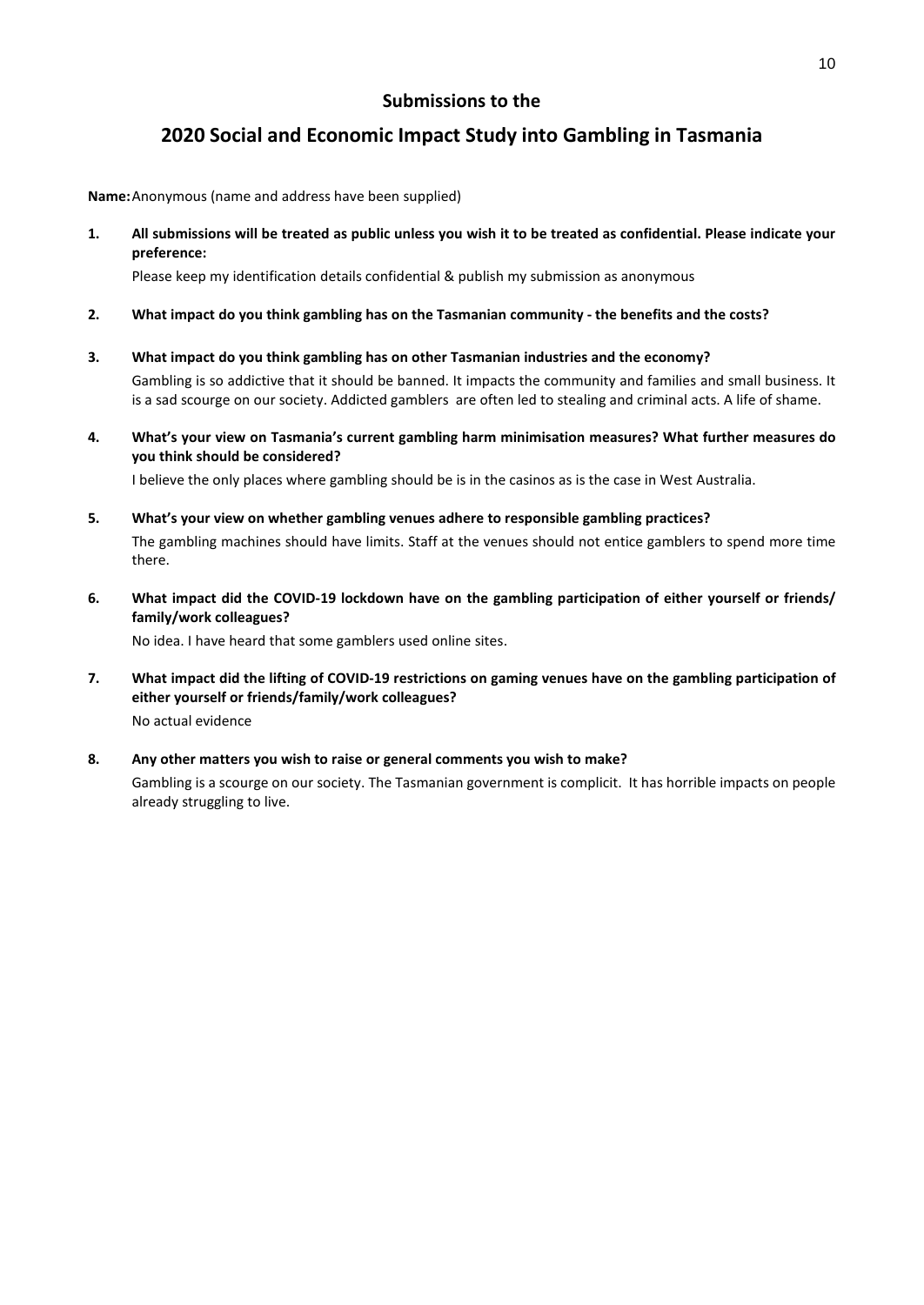# **2020 Social and Economic Impact Study into Gambling in Tasmania**

**Name:** Anonymous (name and address have been supplied)

**1. All submissions will be treated as public unless you wish it to be treated as confidential. Please indicate your preference:** 

Please keep my identification details confidential & publish my submission as anonymous

### **2. What impact do you think gambling has on the Tasmanian community - the benefits and the costs?**

I live in the northern suburbs and I see no benefit, the costs to the community seems a very high price. Impacts that i see seem to be mainly on low socioeconomic areas, in some areas leading to light criminal activity. I see family income drained, and due to this poor health and minimal family times, sometimes with consequences of child neglect and domestic violence.

### **3. What impact do you think gambling has on other Tasmanian industries and the economy?**

I does provide jobs across the state

**4. What's your view on Tasmania's current gambling harm minimisation measures? What further measures do you think should be considered?** 

Current measures are light. I have no faith in there being changes given the Tasmanian Hospitality Association and Federal Group are major party sponsor of the current government. I believe that pokies should be banned everywhere completely. they add nothing and do not require many employed staff to oversee.

### **5. What's your view on whether gambling venues adhere to responsible gambling practices?**

They don't in most areas I've seen. Responsible gambling practices should include: general information and stats visible in all gambling areas, customers and communities have regular interactions, provisions to exclude types of gambling (like Pokies), harder to make financial transactions, and more advertising and promotions on gambling - like smoking.

## **6. What impact did the COVID-19 lockdown have on the gambling participation of either yourself or friends/ family/work colleagues?**

Friends and some work area impacts I've seen have been mainly break down of family units, borrowing to capacity, high stress levels, illegal practices to try and pay debts

## **7. What impact did the lifting of COVID-19 restrictions on gaming venues have on the gambling participation of either yourself or friends/family/work colleagues?**

Oh wow, boy did everything change after restrictions were lifted! I saw some friends, and work colleagues just start back up where they left off.

### **8. Any other matters you wish to raise or general comments you wish to make?**

Not really, I have very little faith in the current government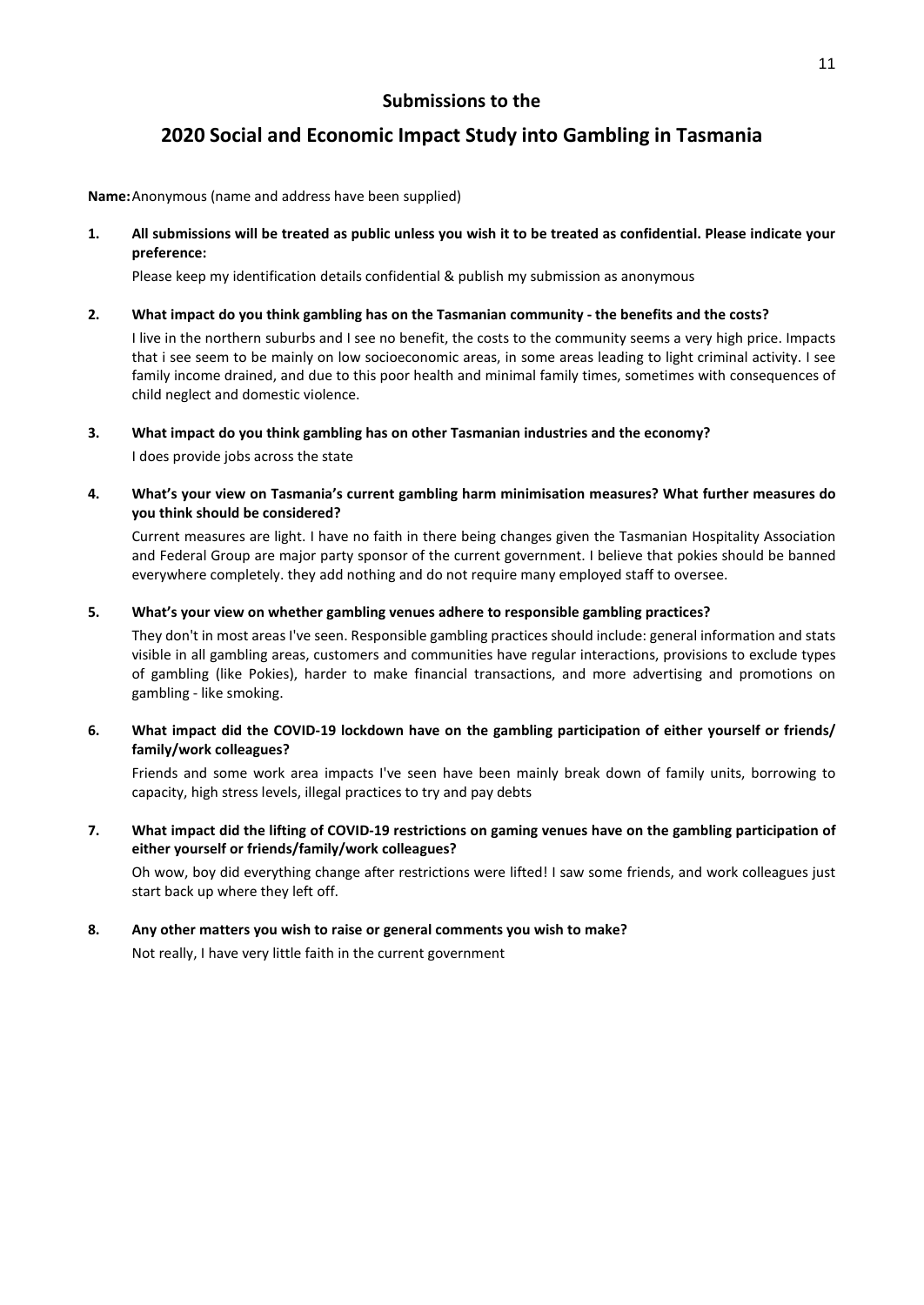# **2020 Social and Economic Impact Study into Gambling in Tasmania**

**Name:** Anonymous (name and address have been supplied)

**1. All submissions will be treated as public unless you wish it to be treated as confidential. Please indicate your preference:** 

Please keep my identification details confidential & publish my submission as anonymous

### **2. What impact do you think gambling has on the Tasmanian community - the benefits and the costs?**

It has huge impact we deal with the impact every day in the social services sector. Increased family tensions over money often triggers family violence also it keeps children in poverty. It affects the lower socio economic groups the most because of their lack of disposable income. Advertising on streaming services and TV have a significant impact on children also games on the internet target children and are geared to lead to a gambling culture.

**3. What impact do you think gambling has on other Tasmanian industries and the economy?** 

Money spent on gambling is lost to the community there are no benefits other than the I significant tax which is completely cancelled out by the social costs. Emergency relief spend was down while pokies venues were closed a week after they opened we were seeing an increase.

**4. What's your view on Tasmania's current gambling harm minimisation measures? What further measures do you think should be considered?** 

Ineffectual at best a token gesture meant to tick a box. Increase tax on gambling to 80% of revenue.

- **5. What's your view on whether gambling venues adhere to responsible gambling practices?**  Closure is the only effective responsible gambling practice.
- **6. What impact did the COVID-19 lockdown have on the gambling participation of either yourself or friends/ family/work colleagues?**

I don't gamble I have seen the harm both working in the hospitality industry and now the social services sector. It is a scourge on society and targets the poor, uneducated, mentally ill and now the young. During COVID lock down we saw a reduced need for ER relating to gambling unless the individuals had access to the internet but the demographic we usually work with have limited access to internet.

**7. What impact did the lifting of COVID-19 restrictions on gaming venues have on the gambling participation of either yourself or friends/family/work colleagues?** 

Increase across the board for our at risk clients.

### **8. Any other matters you wish to raise or general comments you wish to make?**

Gambling industry in all its forms are a sort and do more damaged than all drugs apart from alcohol it is a cancer on society and only benefits the few and in this state only one family it is a total disgrace. There are no positives before pokies hospitality venues employed more people not less, the pokies decimated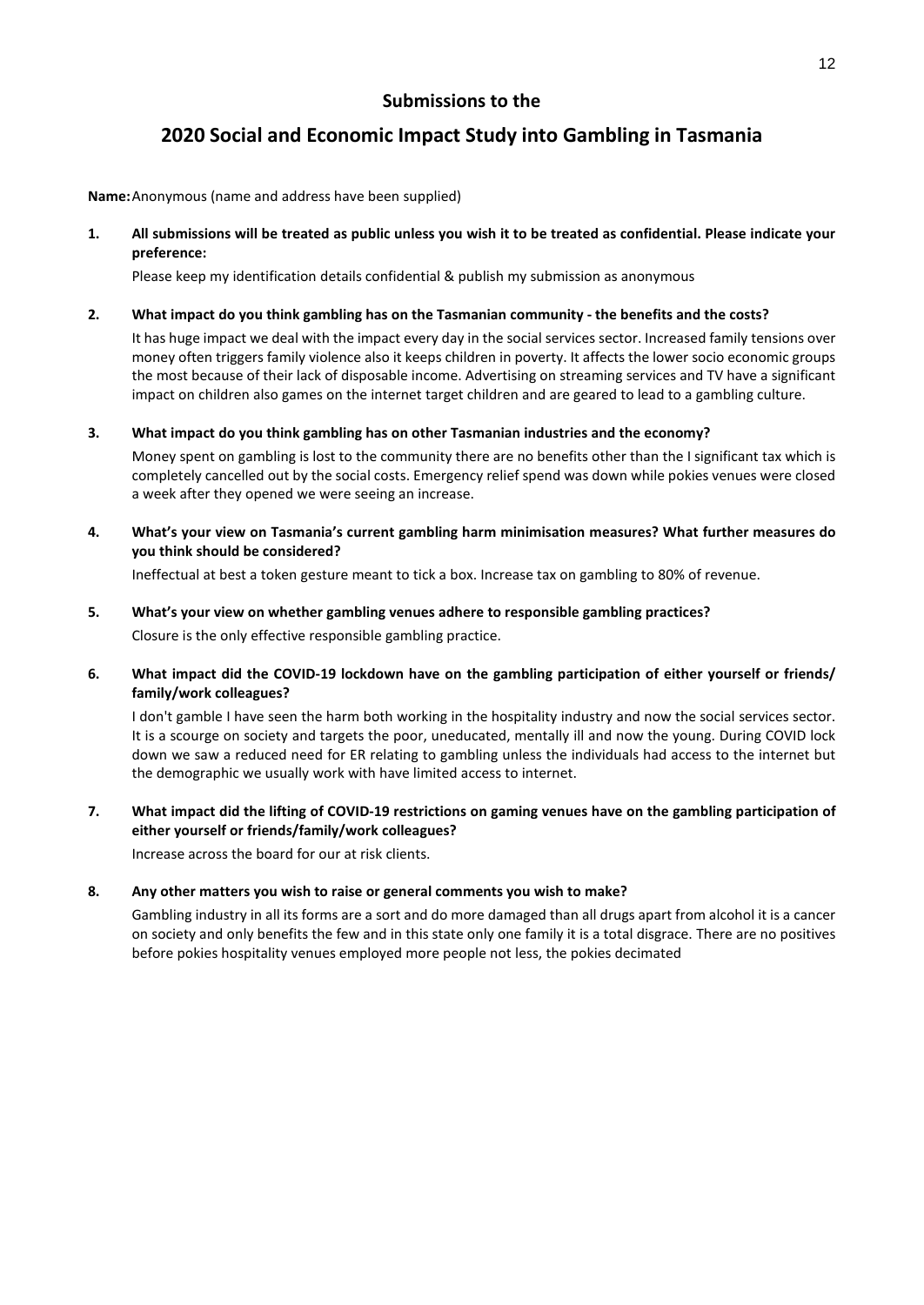# **2020 Social and Economic Impact Study into Gambling in Tasmania**

**Name:** Anonymous (name and address have been supplied)

**1. All submissions will be treated as public unless you wish it to be treated as confidential. Please indicate your preference:** 

Please keep my identification details confidential & publish my submission as anonymous

### **2. What impact do you think gambling has on the Tasmanian community - the benefits and the costs?**

Our children are being groomed to gamble from the time they can look at a football match (i.e. before they can even hold a mobile phone. Our State is actively feeding this addition by ensuring gambling is a comfort fall-back for anyone who is lonely, bored, unemployed, or suffering mental stress. The profit made by this industry via pokies disappears straight off the island into the pockets of a family living in NSW. There is no public good in this recipe for Tasmania: giving people an addiction that is linked to domestic violence is clearly NOT a sensible way to create jobs - the jobs argument is nonsense. The only reason the current situation is allowed to continue is because the profiteering company funded the Tasmanian Liberals last election campaign. i.e. it is a direct example of cost of party politics to public good.

### **3. What impact do you think gambling has on other Tasmanian industries and the economy?**

Costs: mental health, domestic violence, ability to make sensible choices, \$\$\$ disappearing out of the State, loss of labour that may otherwise be available to sensible/productive pastimes. Benefits: none (current situation creates a greater economic dependency on services surrounding the pokies, but this is a vicious circle based on unaccounted costs - not true economic gain).

**4. What's your view on Tasmania's current gambling harm minimisation measures? What further measures do you think should be considered?** 

!? Just get rid of the pokies. Every action has an equal and opposite reaction. The cost of the pokies cannot be anything less than the money it supposedly generates.

## **5. What's your view on whether gambling venues adhere to responsible gambling practices?**

Gambling venues are there to make money. Anyone who thinks otherwise is not in the business/industry. There is next to no monitoring (let alone compliance enforcement). If I were in the industry, I would not be in the least bit concerned ... after all!, I fund the election campaigns of the major parties, so what are they going to do!?

## **6. What impact did the COVID-19 lockdown have on the gambling participation of either yourself or friends/ family/work colleagues?**

None, except there seemed to be a lot more ads etc. We all abhor the gambling industry and value our State enough to spend in a way that our dollars stay IN the state (as much as is practically possible). We prefer to make donations to local services than tip money into a machine to be shipped off to NSW.

# **7. What impact did the lifting of COVID-19 restrictions on gaming venues have on the gambling participation of either yourself or friends/family/work colleagues?**

None.

## **8. Any other matters you wish to raise or general comments you wish to make?**

No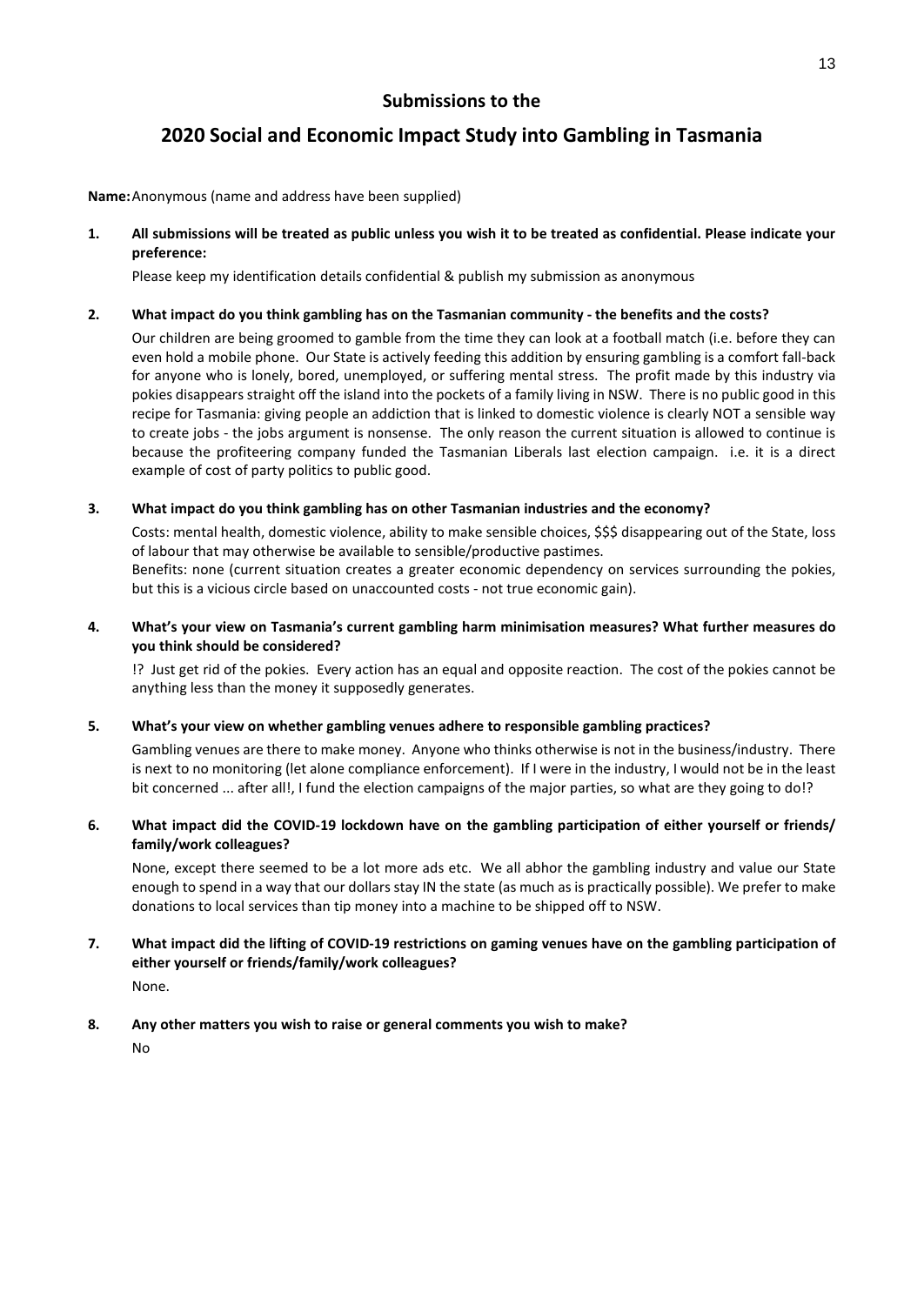# **2020 Social and Economic Impact Study into Gambling in Tasmania**

**Name:** Anonymous (name and address have been supplied)

**1. All submissions will be treated as public unless you wish it to be treated as confidential. Please indicate your preference:** 

Please keep my identification details confidential & publish my submission as anonymous

### **2. What impact do you think gambling has on the Tasmanian community - the benefits and the costs?**

I see no benefits to gambling - it destroys families and relationships Children and adults would benefit from less opportunities to gamble, giving them more money in their own pockets not lost to gambling addiction so that they can feed, clothe and house their families and enjoy family outings and holidays and improved health; the cost of gambling for many families is poverty, stress, poor health (less money for healthy food and heating at home)

### **3. What impact do you think gambling has on other Tasmanian industries and the economy?**

When money is wasted on gambling it is not being spent on the local economy - on food and clothing, holidays, outings - it would be much better people spend money on positive worthwhile relationship building activities which they cannot do if they have gambled their money away; Home improvements can be done when extra money is saved not wasted on gambling which supports the hardware stores, furnishing stores and building industry

### **4. What's your view on Tasmania's current gambling harm minimisation measures? What further measures do you think should be considered?**

I was very pleased when casinos and pokies closed due to Covid 19 and hope pokies do not return to hotels they should only be in casinos get rid of pokies from hotels and open them up for tables and chairs for dining or eight ball tables for healthier socialisation

### **5. What's your view on whether gambling venues adhere to responsible gambling practices?**

Good lighting, no dark areas and out of sight of children

### **6. What impact did the COVID-19 lockdown have on the gambling participation of either yourself or friends/ family/work colleagues?**

I do not gamble but I know of others who could not visit gambling/pokies venues and saved money, spent more time with family and rediscovered healthier activities to do with their time

### **7. What impact did the lifting of COVID-19 restrictions on gaming venues have on the gambling participation of either yourself or friends/family/work colleagues?**  Unsure

# **8. Any other matters you wish to raise or general comments you wish to make?**

Get rid of pokies from hotels in Tasmania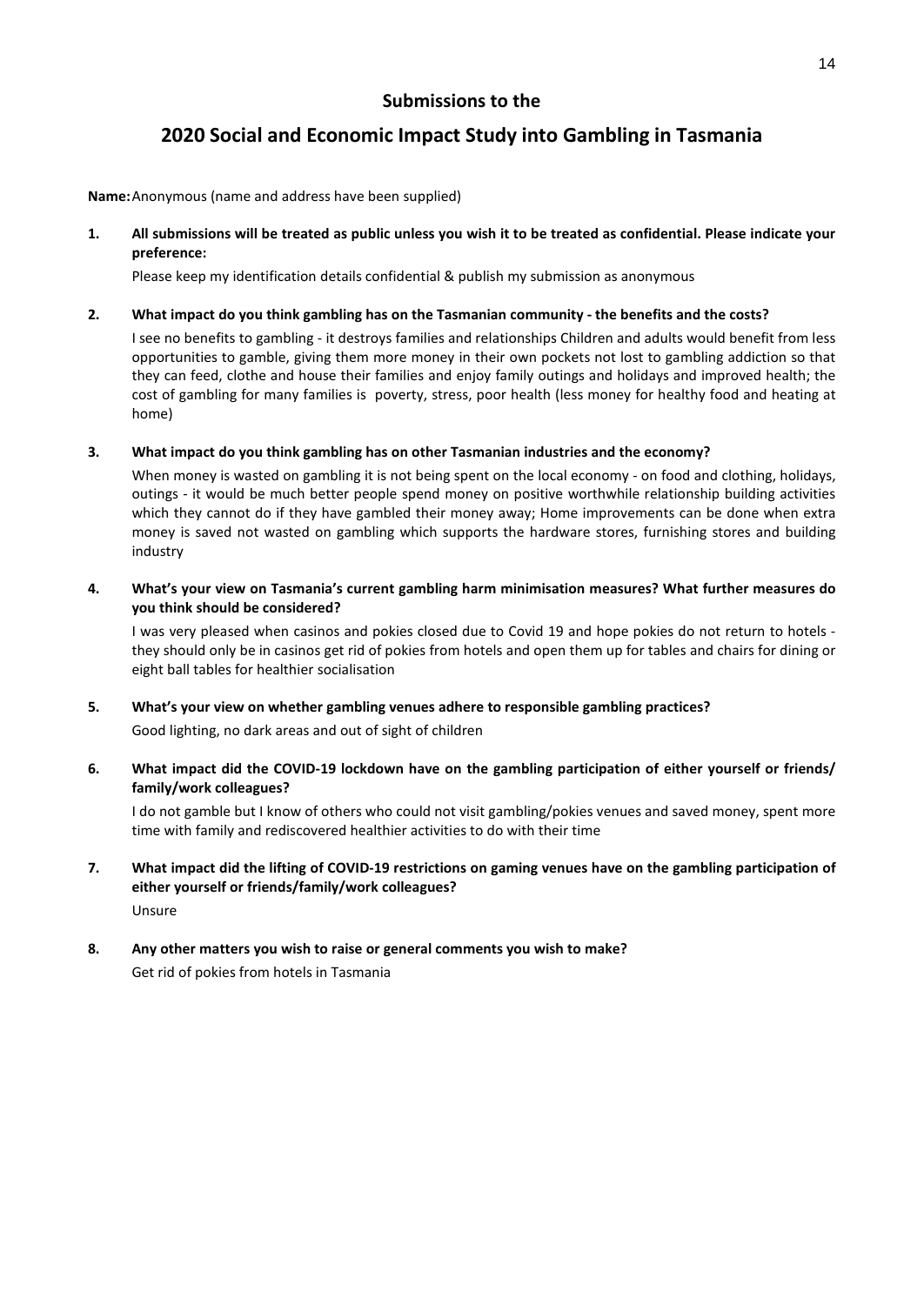# **2020 Social and Economic Impact Study into Gambling in Tasmania**

**Name:** Anonymous (name and address have been supplied)

**1. All submissions will be treated as public unless you wish it to be treated as confidential. Please indicate your preference:** 

Please keep my identification details confidential & publish my submission as anonymous

### **2. What impact do you think gambling has on the Tasmanian community - the benefits and the costs?**

Gambling has a very detrimental effect on the Tasmanian community - it has absolutely no benefits and only causes harm. The high costs are not just financial - gambling costs people's jobs, relationships, homes and even lives. I used to work at Child Safety and I worked with a family where the kids were removed as a direct result of a gambling addiction.

### **3. What impact do you think gambling has on other Tasmanian industries and the economy?**

Gambling sucks money out of the Tasmanian economy, out of our small businesses and out of our industries and ends up mainly in the pockets of millionaires who have a monopoly on the pokies in Tasmania.

**4. What's your view on Tasmania's current gambling harm minimisation measures? What further measures do you think should be considered?** 

The current gambling harm minimisation measures are a joke and are totally inadequate. Pokies should be banned or at the very least the Tasmanian Government should 'implement evidence-based measures to reduce losses' e.g. reduce number of spins or amount of bets like in NSW.

### **5. What's your view on whether gambling venues adhere to responsible gambling practices?**

Gambling venues will do everything that they can get away with to increase their profits - they are not interested in people or being responsible corporate citizens. I don't know what other practices should be considered but I am sure that there would be some evidence based ones around. To start pokies should be banned.

### **6. What impact did the COVID-19 lockdown have on the gambling participation of either yourself or friends/ family/work colleagues?**

The people I spend time with socially don't gamble. Some of my vulnerable clients really missed gambling on the pokies.

## **7. What impact did the lifting of COVID-19 restrictions on gaming venues have on the gambling participation of either yourself or friends/family/work colleagues?**

I noticed an increase in my vulnerable clients gambling due to them trying to escape poverty and also having the extra COVID payment to gamble with.

8. Any other matters you wish to raise or general comments you wish to make?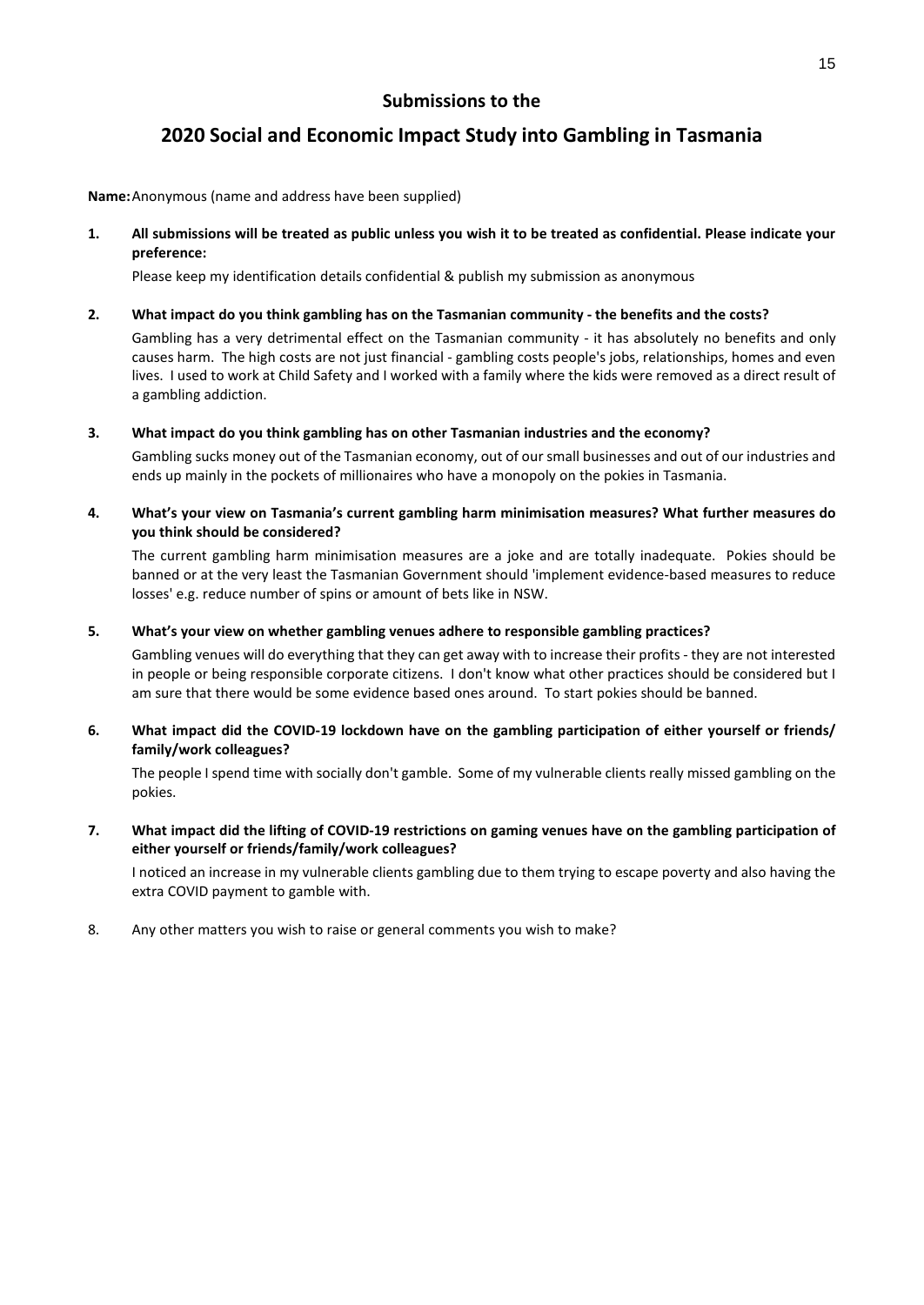# **2020 Social and Economic Impact Study into Gambling in Tasmania**

**Name:** Anonymous (name and address have been supplied)

**1. All submissions will be treated as public unless you wish it to be treated as confidential. Please indicate your preference:** 

Please keep my identification details confidential & publish my submission as anonymous

### **2. What impact do you think gambling has on the Tasmanian community - the benefits and the costs?**

Problem gambling destroys families it robs the gambler of self-respect and is a huge contributor for family violence. If you've worked hard to make a good life for your family and your partner puts it in a machine that has no chance of winning who does that benefit?

#### **3. What impact do you think gambling has on other Tasmanian industries and the economy?**

I believe it puts huge strain on businesses if money is going into machines then there is no money for anything else not even decent food for the kids

**4. What's your view on Tasmania's current gambling harm minimisation measures? What further measures do you think should be considered?** 

The only measure I know of is self-banning gambling is a mental health condition and needs to be treated as such there needs to be more education for everyone in the community to realise it's not a personal choice it's an illness that others are profiting from and that's not right

#### **5. What's your view on whether gambling venues adhere to responsible gambling practices?**

I don't go into gambling venues but my experience from family is that a problem gambler is made to feel welcome like they're visiting friends how can that help

### **6. What impact did the COVID-19 lockdown have on the gambling participation of either yourself or friends/ family/work colleagues?**

Thankfully my family members that have issues have overcome them with the help of support groups prior to COVID but I should think the greater community would have benefited

**7. What impact did the lifting of COVID-19 restrictions on gaming venues have on the gambling participation of either yourself or friends/family/work colleagues?** 

I know my bosses wife is back there you can see it on his face and he doesn't want to go home at the end of the day. What a nightmare

### **8. Any other matters you wish to raise or general comments you wish to make?**

More can be done it is not a personal choice for some it is not a harmless bit of entertainment it's a cancer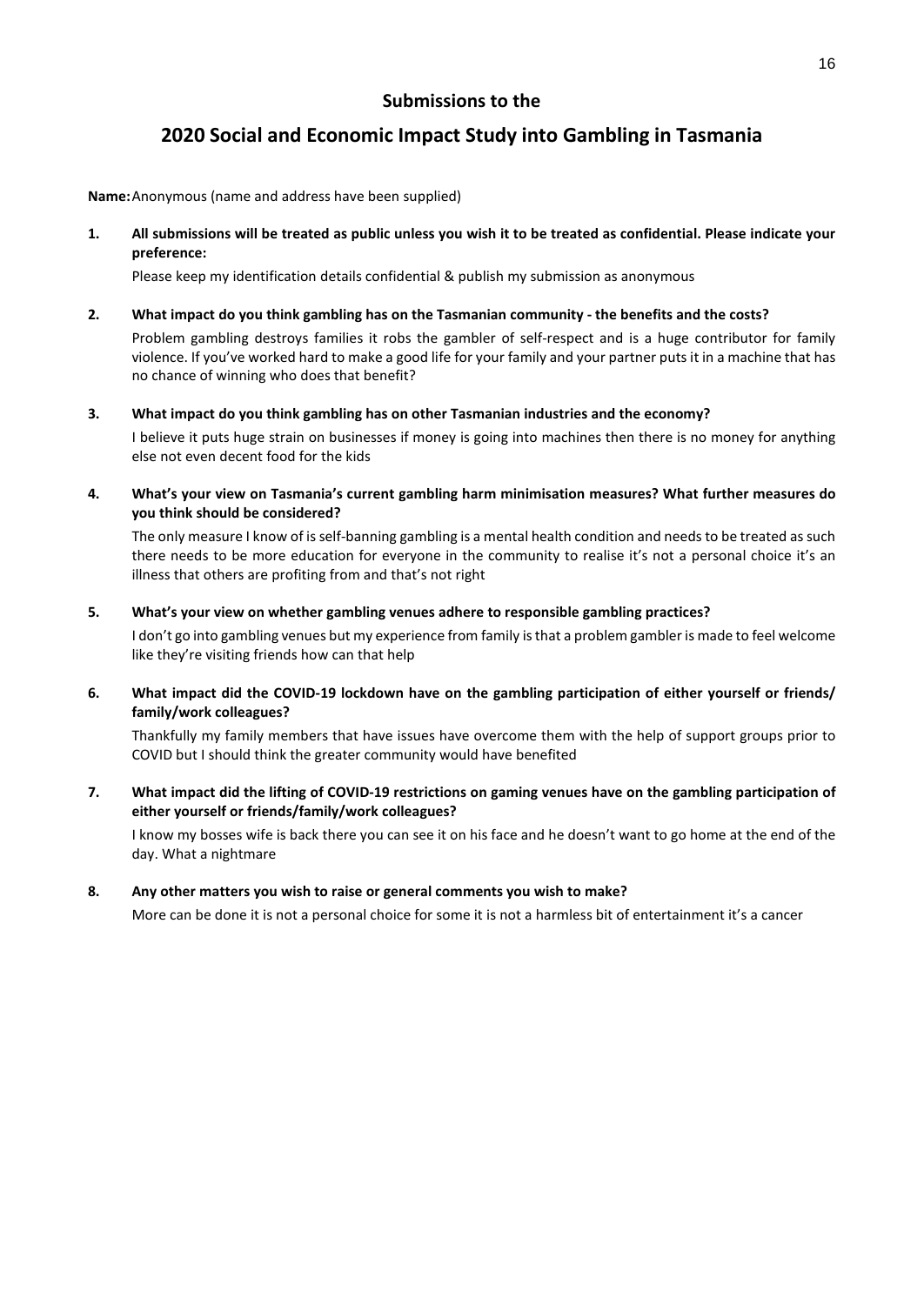# **2020 Social and Economic Impact Study into Gambling in Tasmania**

**Name:** Anonymous (name and address have been supplied)

**1. All submissions will be treated as public unless you wish it to be treated as confidential. Please indicate your preference:** 

Please keep my identification details confidential & publish my submission as anonymous

### **2. What impact do you think gambling has on the Tasmanian community - the benefits and the costs?**

Very little benefit apart from a small amount of 'utility' for recreational activities akin to relaxing with friends over a beer etc.. and possibly a very small number of direct jobs. The costs are enormous especially given the vast percentage of the profits (i.e. player losses) are transferred interstate to a private company. It's laughable really (if it wasn't so sad) The social cots to struggling families would be hard to put a cost on I think but it must be high.

**3. What impact do you think gambling has on other Tasmanian industries and the economy?** 

A very detrimental effect as discretionary income is redirected into this unproductive sector.

**4. What's your view on Tasmania's current gambling harm minimisation measures? What further measures do you think should be considered?** 

Player loss limits are too high - the ability to lose your wage in a short space of time is unconscionable IMO. I think slowing down the spins / locking the machine after a set time / bet limits need to be explored and implemented.

**5. What's your view on whether gambling venues adhere to responsible gambling practices?** 

I would be very surprised if these practices are adhered to by industry participants. Venues could reduce the number of machines along with bet limits. Rental costs back to the machine owners needs to be reduced too.

**6. What impact did the COVID-19 lockdown have on the gambling participation of either yourself or friends/ family/work colleagues?** 

No impact personally apart from the satisfaction that players were temporarily losing less.

**7. What impact did the lifting of COVID-19 restrictions on gaming venues have on the gambling participation of either yourself or friends/family/work colleagues?**  No impact personally.

## **8. Any other matters you wish to raise or general comments you wish to make?**

Government needs to stand up to the elephant in the room and either ban pokies /keno from local pubs / clubs and/or tax the industry appropriately to be more in line with interstate governments.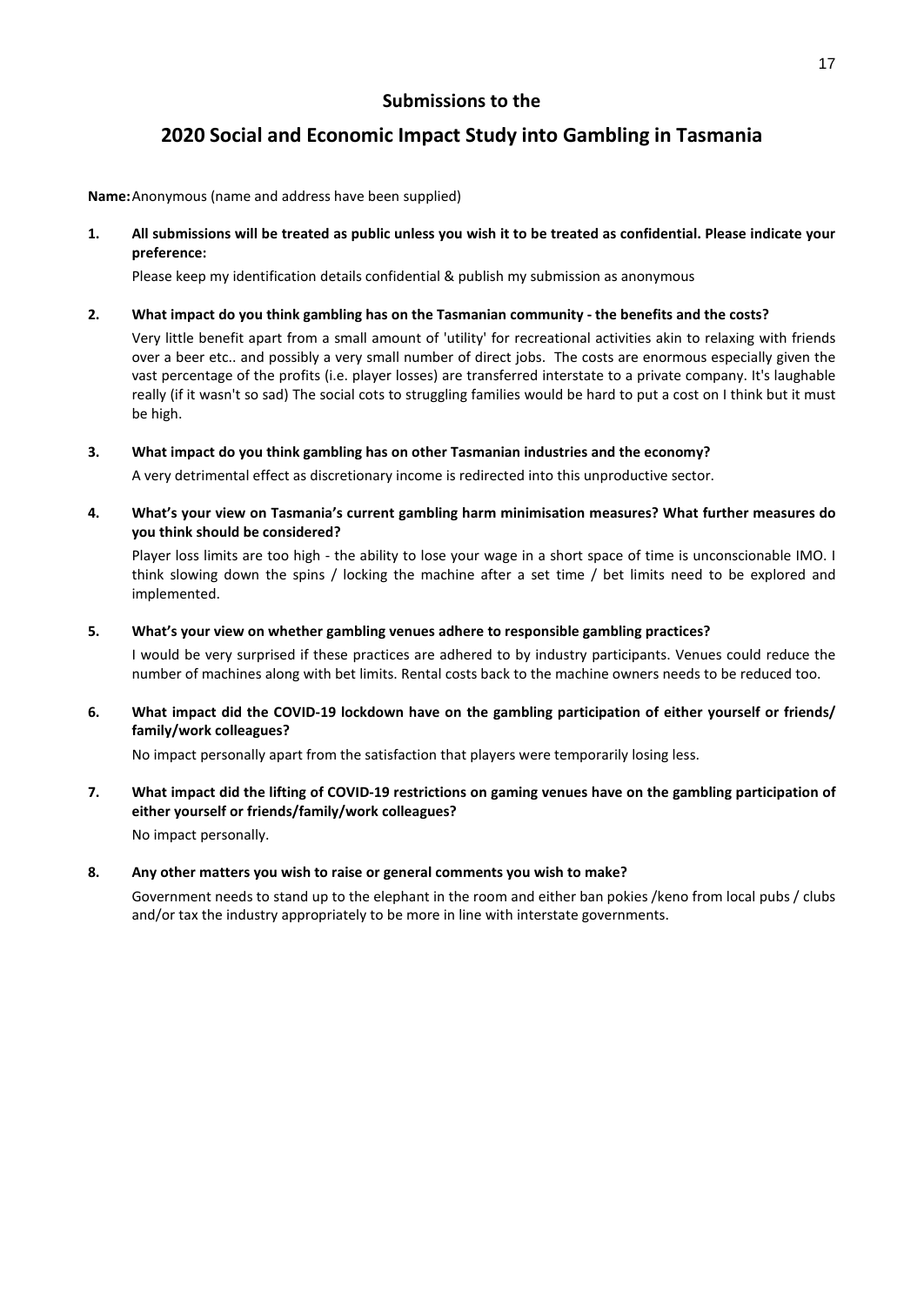# **2020 Social and Economic Impact Study into Gambling in Tasmania**

**Name:** Anonymous (name and address have been supplied)

**1. All submissions will be treated as public unless you wish it to be treated as confidential. Please indicate your preference:** 

Please keep my identification details confidential & publish my submission as anonymous

### **2. What impact do you think gambling has on the Tasmanian community - the benefits and the costs?**

The social impact in Tasmania is devastating as we have two Casinos and Hotels some don't have pokies but then majority do throughout the state . I personally know of people who have lost their loved partner and turned to gambling. Very sad when someone loses their assets due to the no control over pokies, the local Casino encouraged people gambling buy inviting them to Hobart with free travel and return to Launceston. There should be some control or limit but the Gambling Lobby in this state is very powerful . And a blanket ban is a long way off due to their support to the present Government and past Governments \$. So our Governments needs to stop relying on \$ from Gambling.

### **3. What impact do you think gambling has on other Tasmanian industries and the economy?**

The gamblers in the state would be spending on more essentials for living instead of handing out their \$ into the pockets of a few. Also lot of gamblers think it's a hobby, and can become an addiction with no consequences to the venues. Money should be spent and families suffer if a family member gambles.

### **4. What's your view on Tasmania's current gambling harm minimisation measures? What further measures do you think should be considered?**

Measures to restrict hours could be helpful and a card where a certain amount can only be spent. May help people redirect away from pokies, if cash is not freely available like ATM machines so available.

### **5. What's your view on whether gambling venues adhere to responsible gambling practices?**

Not enough is done to defer problem gamblers . Having signs about a problem doesn't go far enough. Limits would be useful

## **6. What impact did the COVID-19 lockdown have on the gambling participation of either yourself or friends/ family/work colleagues?**

I don't use pokies, I did in the past and when I saw misery from others stopped my little flutter of a limit I put on myself. Good during COVID-19 because these places were closed.

## **7. What impact did the lifting of COVID-19 restrictions on gaming venues have on the gambling participation of either yourself or friends/family/work colleagues?**

No changes for me and I haven't been to a venue to see if people had slowed but might say not a lot of money to spend so would have some impact.

## **8. Any other matters you wish to raise or general comments you wish to make?**

Hoping that submissions will be acted on and something positive comes from this .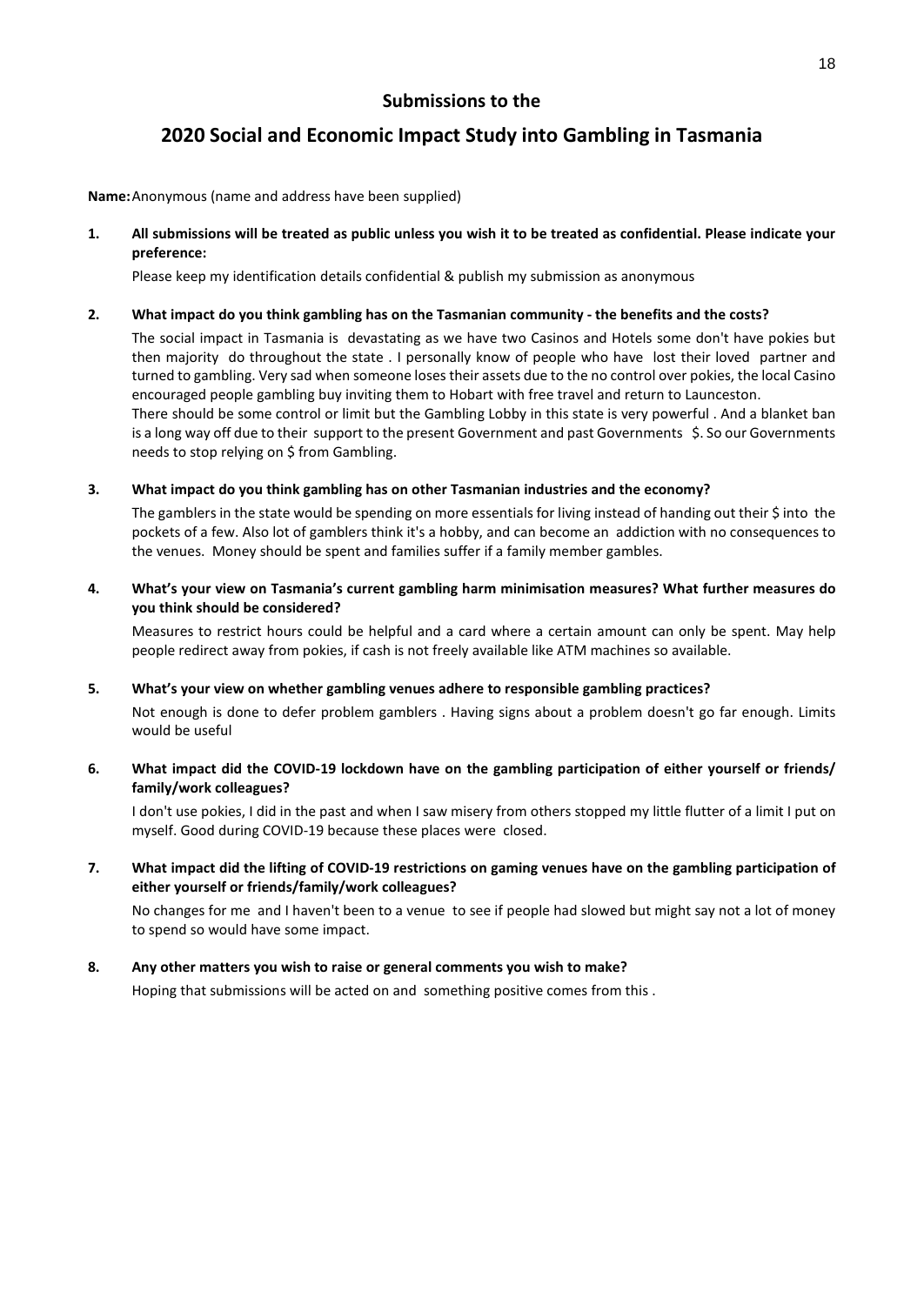# **2020 Social and Economic Impact Study into Gambling in Tasmania**

**Name:** Anonymous (name and address have been supplied)

**1. All submissions will be treated as public unless you wish it to be treated as confidential. Please indicate your preference:** 

Please keep my entire submission confidential

#### **2. What impact do you think gambling has on the Tasmanian community - the benefits and the costs?**

The only "benefits" are the financial benefits to pubs, casinos, and businesses who have gambling facilities. Individuals may try to argue that it "builds community socialisation" by mates getting together for a beer and a go on the pokies or the races, but the losses far outweigh the wins in the long-term, and often in the short-term also.

#### **3. What impact do you think gambling has on other Tasmanian industries and the economy?**

As above, I feel that the only "benefits" are the financial benefits to pubs, casinos, and businesses who have gambling facilities. Therefore one could argue that gambling is beneficial to hospitality and tourism, but overall it's only benefiting a very small corner of our economy. It isn't drawing tourism to Tasmania (nobody thinks "I'll go to Hobart just so I can visit Wrest Point"), so the interstate/international gambling that occurs is incidental from people already coming over. The vast majority is simply generated by locals who are either gambling because the facilities are simply there in front of them, or because they have a habit.

### **4. What's your view on Tasmania's current gambling harm minimisation measures? What further measures do you think should be considered?**

I feel that pokies/gambling facilities should be banned from everywhere except casinos - they exist for the sole purpose of creating money through gambling. Pubs don't need to have gambling, as it takes advantage of those who are having a drink and think "one go won't hurt..." or families out for a meal with their kids and think it won't matter if they put a few dollars on the Keno, but it can lead to addictions that damage lives.

### **5. What's your view on whether gambling venues adhere to responsible gambling practices?**

Many pubs I've been to will have a sign claiming that they limit the number of transactions/amounts of cash you can get out from Eftpos, but they don't tend to follow it. I've seen it happen where they'll keep giving cash out to people who keep pumping it through the gaming machines, then going back for more.

### **6. What impact did the COVID-19 lockdown have on the gambling participation of either yourself or friends/ family/work colleagues?**

I have a friend who, sadly, is a gambling addict but is deeply in denial and will not yet accept help/intervention. During the lockdown she switched from in-person gambling to online gambling. Her spending did not decrease during this period, as she found other ways to get her fix.

She also developed an addiction to a pokies game app on her phone that uses real money through microtransactions to buy more lives, and has spent significantly on this app to cope with her inability to gamble in person.

### **7. What impact did the lifting of COVID-19 restrictions on gaming venues have on the gambling participation of either yourself or friends/family/work colleagues?**

Friend from above answer went straight back to the pubs/casino to continue gambling just as she'd always done. Nothing changed.

### **8. Any other matters you wish to raise or general comments you wish to make?**

The Liberal Govt. shouldn't be tainted by the money-hungry hospitality/pub/casino groups who line their pockets, and should've banned pokies.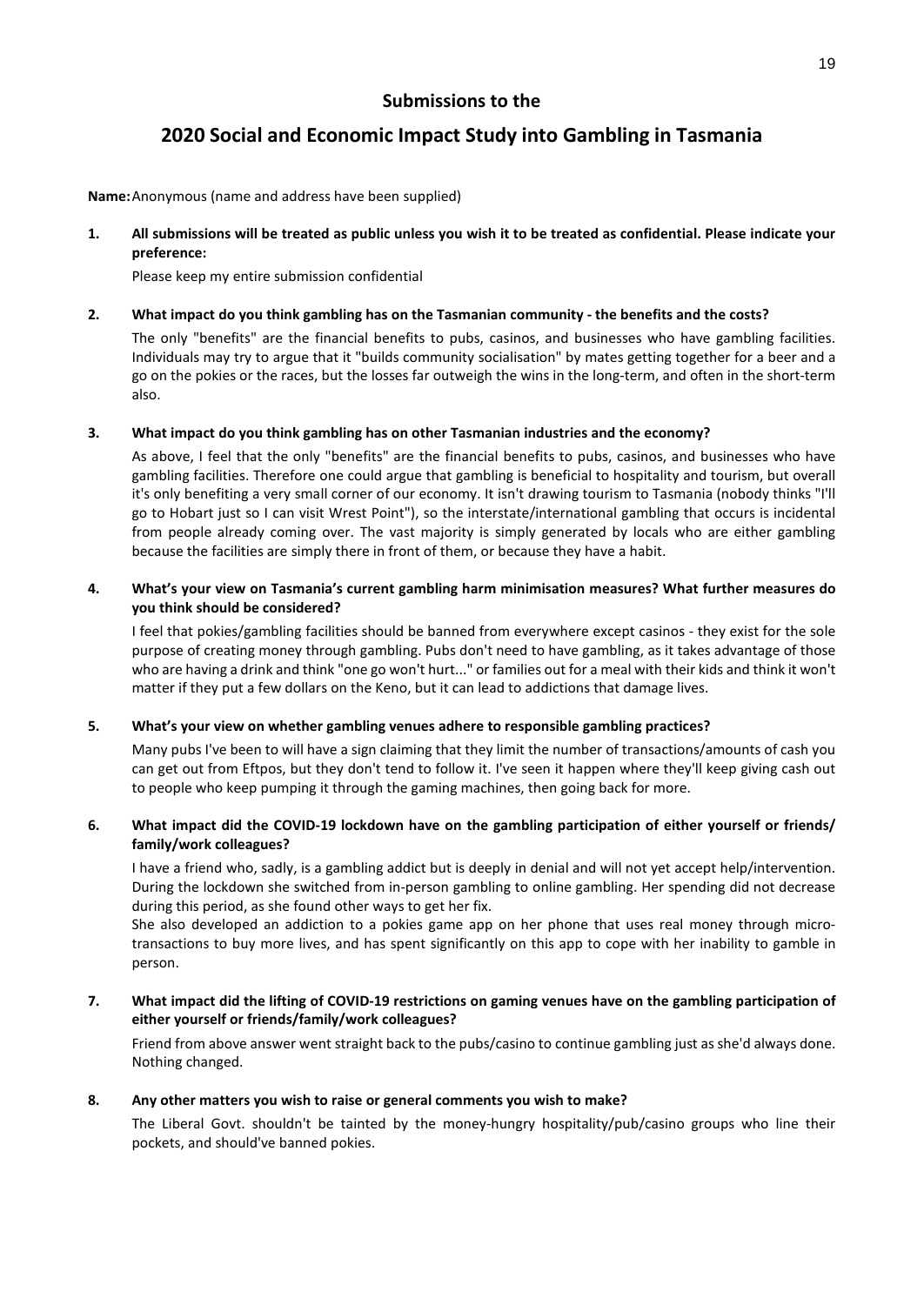# **2020 Social and Economic Impact Study into Gambling in Tasmania**

**Name:** Anonymous (name and address have been supplied)

**1. All submissions will be treated as public unless you wish it to be treated as confidential. Please indicate your preference:** 

Please keep my identification details confidential & publish my submission as anonymous

### **2. What impact do you think gambling has on the Tasmanian community - the benefits and the costs?**

Gambling has an enormously detrimental effect on the Tasmanian Community. I can see no benefits and the cost is evident in the breakdown of family life, financial suffering to parents and children, trigger for domestic violence, catalyst for mental health problems, homelessness. child abuse and neglect, criminal activity through stealing to gain assets to fund gambling habits, suicide, leads to increased consumption of alcohol, increase medical and allied health expense to cope with the depression and despair it creates. It takes away the quality of life. The money lost on gambling would be better spent in the economy to create jobs and opportunity for those affected.

#### **3. What impact do you think gambling has on other Tasmanian industries and the economy?**

Gambling takes money out of the economy and this money would generate more jobs and a better quality of life for the addict and their family etc.

**4. What's your view on Tasmania's current gambling harm minimisation measures? What further measures do you think should be considered?** 

They are useless when they have allowed an enormous increase advertising which negates any harm minimisation measures. What about the effect of the wide scale advertising of gambling on children. The Tasmanian Racing Industry is particularly targeting families by including children with Family Race Days which include activities to attract and groom children. This type of activity should be immediately banned.

### **5. What's your view on whether gambling venues adhere to responsible gambling practices?**

I do not attend gambling venues and cannot comment on responsible gambling practices. I am however concerned at the growing and targeted out of control gambling advertising.

**6. What impact did the COVID-19 lockdown have on the gambling participation of either yourself or friends/ family/work colleagues?** 

I do not participate in gambling but I am aware there has been an increase in online gambling during lockdown and this correlates with an increase in domestic violence and other negative outcomes

### **7. What impact did the lifting of COVID-19 restrictions on gaming venues have on the gambling participation of either yourself or friends/family/work colleagues?**

No impact as I do not gamble.

## **8. Any other matters you wish to raise or general comments you wish to make?**

I am concerned about the predatory, addictive nature and unfair odds associated with all gambling but I believe there is a concerning development in this State with the potential for endangerment and harming of Tasmanian Children and Youth involved in community sport and attending training facilities that promote gambling. A tangled web of influence will enable extensive, harmful, coercive advertising with a 60 Second Quick and Easy Sign-up for online betting in a Hotel Industry environment at the Derwent Entertainment Centre venue that will now incorporate children's sport.

We must interrupt the association of young people's sport with gambling and alcohol consumption.

Harmful gambling is connected to the NBL Deal - potentially endangering and harming children at the Derwent Entertainment Centre (DEC) sports venue designed to provide children's sports training facilities and attendances for community events.

The NBL has partnerships with leading online bookmakers Ladbrokes and Sportsbet to promote digital sports betting and wagering. Sportsbet has renewed and expanded its partnership with the NBL.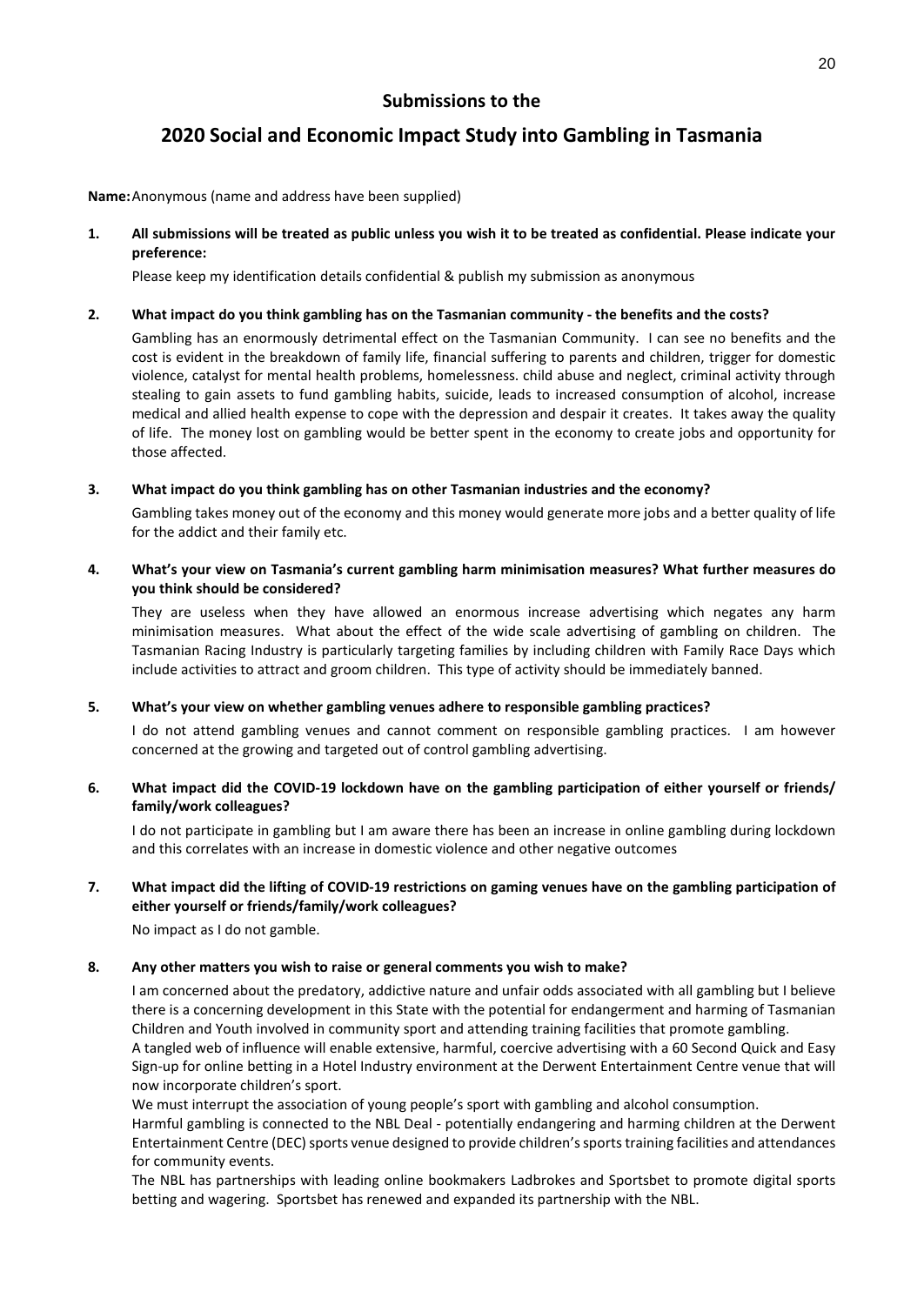The partnership will bring basketball fans and Sportsbet customers together with Sportsbet odds to be integrated into the NBL fixture and ladder on the NBL website and NBL app. Research has revealed Sportsbet has spent nearly half a billion dollars over five years on marketing to tighten its grip on the rapidly growing market. There is a tangled web of influence with a vast network of payments made to individuals and clubs (Refer ABC 7.30 Report 5 March 2019).

The Glenorchy City Council has enabled the community's Derwent Entertainment Centre to potentially become an NBL Sports and Training Centre with gambling capabilities to indoctrinate and exploit a new young audience. The Use Class of "Hotel Industry" passed by the Council will include the ability to sell liquor on and off the premises, gambling, hotel, bar, nightclub and adult entertainment. This is not a suitable environment for family entertainment, junior sports training and young people attending sporting events etc. The Glenorchy municipality is saturated with 36 gaming outlets compared to 21 in Clarence and 8 in Kingborough.

The Government's push for funding elite sports teams and in particular the DEC/Wilkinsons Point deal using our community asset, prime land and \$68.5 Million in taxpayer money now appears to be a huge payback to the Gambling Industry for the massive donations to political parties at the last election. When policy and decisions are based on the size of political party donations, using our money as payback, we have lost our democracy. Decision-making is no longer based on the best interests and welfare of Tasmanians. In this case it is potentially payback to the harmful and cashed-up Gaming Industry. It should be recommended that the harmful gambling industry should be banned from donating money to political parties in return for favours. Gambling advertising needs to be controlled and moderated.

All this is happening against the background of our Covid 19 pandemic with ongoing and increasing physical and mental healthcare priorities, our homeless at great risk and disadvantage on the streets, increasing unemployment and loss of income affecting the welfare of families and a deficit increasing into billions in the next few years This socially harmful deal to expand gambling on a massive scale with Government funds plus Sponsorship of \$2 million per year is ethically and morally wrong and should not be enabled and facilitated by Governments. The introduction of State based NBL and AFL Teams is designed to increase capacity and profits for the Gambling Industry.

Legislation was introduced into the Victorian Government last year on 26th May 2019 to attempt to regulate the harm being done to their young people with addictive online sportsbetting promoted through constant advertising and marketing in community-based sporting venues. New research in Victoria estimates 25,600 students aged 12-17 are spending \$2.9 million on gambling each year, despite being under the age to legally gamble.

This legislation should be urgently replicated in Tasmania.

The Liberal Government promised the building of a \$10 million indoor multi-sports facility during the 2020-21 election campaign. It was to be used for multiple sports including basketball, netball, gymnastics, volleyball, futsal and martial arts. It was also stated that the new facility will meet the growing demand for indoor sports, with more than 5000 Tasmanians using existing facilities every week in Greater Hobart and some associations reporting waiting lists.

"Increasing participation rates is fantastic but it brings growing pains, we need to provide facilities," Premier Will Hodgman said It was also stated:- "This investment follows the conclusion of the Southern Indoor Sports Facilities Feasibility Study that was funded by the Hodgman Liberal Government.

The study found that there is a strong demand for an additional indoor multi-sports facility in Tasmania's south. The study suggested that the addition of a new facility could result in a 40 per cent growth in membership across a large variety of sports over five years.

Participation in many sports is on the increase, and we want to see this trend continue. To participate, Tasmanians need infrastructure that not only supports but encourages activity."

There was nothing said that children would be subject to grooming into online sportsbetting while attending a government funded venue. The Local Government Authority and politicians have stated the problem is the Electronic Poker Machines. This is so untrue. The real problem is the growing influence and scope of sportsbetting.

The laws against endangering and harming children in this way must be respected. How can justice be provided to our children when politicians are facilitating, sponsoring and financially contributing to this?

Who will intervene to prevent the endangerment and harm to our children and youth now and permanently into the future. Once this is in place it will be impossible to undo and protect our children. The Planning System must be modified to include this new threat to society, There has been an increased amount of research providing evidence of the harm being done to young people. Governments have failed to act on this evidence and protect young people.

Some references to this fast growing online gambling threat are provided below:- Sportsbet's Big Punt - A Tangled Web of Influence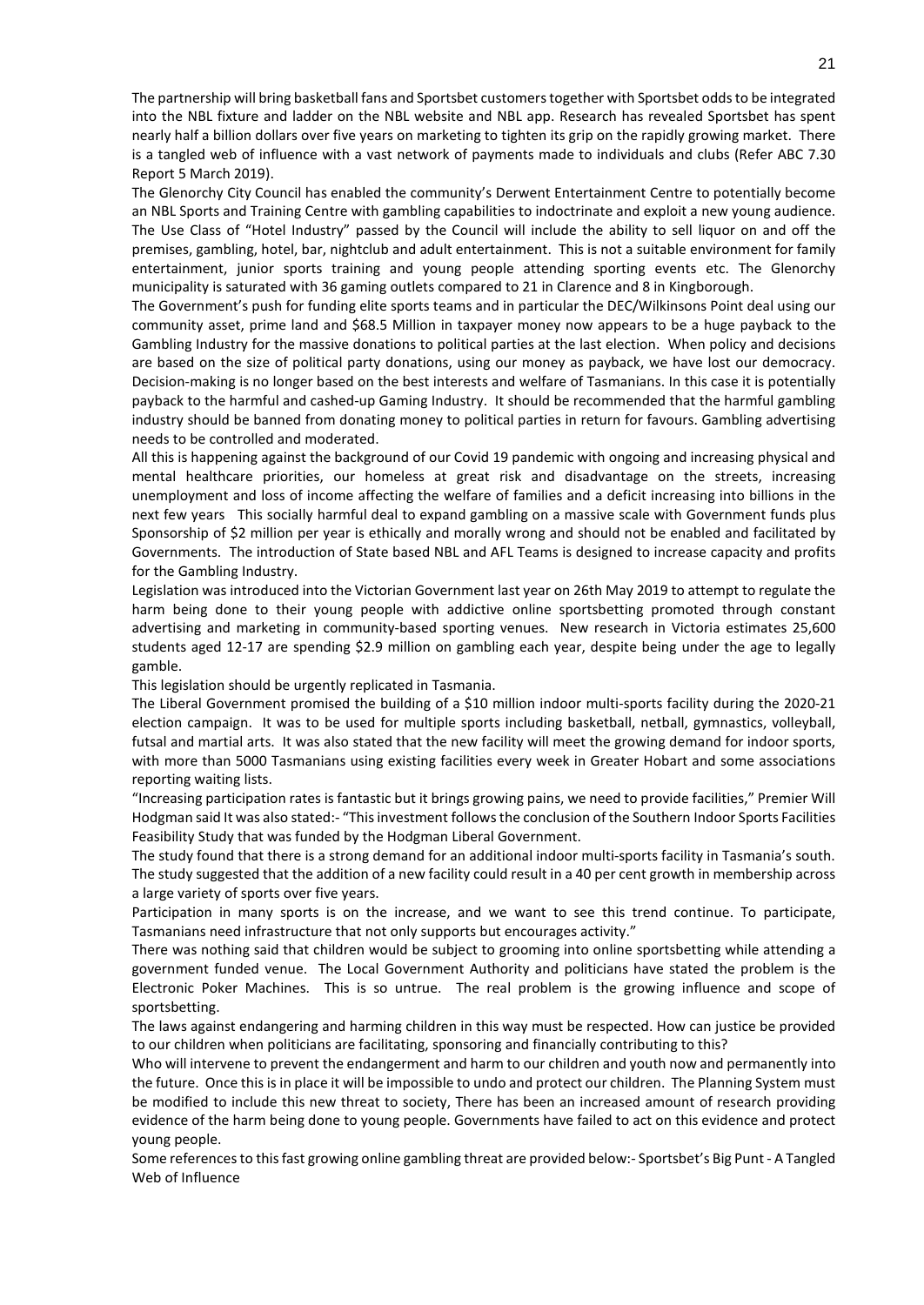[https://www.abc.net.au/news/2019-03-05/sportsbet-documents-reveal-millions-spent-on](https://www.abc.net.au/news/2019-03-05/sportsbet-documents-reveal-millions-spent-on-marketing/10833196?nw=0)[marketing/10833196?nw=0](https://www.abc.net.au/news/2019-03-05/sportsbet-documents-reveal-millions-spent-on-marketing/10833196?nw=0)

<https://responsiblegambling.vic.gov.au/>

https://www.researchgate.net/publication/320474243 What do children observe and learn from televise d sports betting advertisements A qualitative study among Australian children

<https://harmreductionjournal.biomedcentral.com/articles/10.1186/s12954-018-0254-6> Young people and gambling-related harm

The impact of gambling on children and young people (subsequently referred to as young people) has emerged as an important public health issue in the last decade [1,2,3]. Researchers have demonstrated that approximately 60–80% of young people engage in formal or informal gambling prior to the legal age in various jurisdictions and are vulnerable to harmful and problem gambling [4,5,6,7].

Recent research findings that state an average of 374 gambling ads are shown on Australian free-to-air TV each day, and that children see a large proportion of them, was cause for concern.\\\ and \\ For example, much of Sportsbet advertising also appears to promote bullying and even promotes drug use. Existing customers are being offered inducements to bet.

2017 - A spoof campaign, featuring drug cheat Ben Johnson who won the 100m sprint in the 1988 Seoul Olympics and subsequently had his title stripped days after the race after testing positive to steroids, pushes Sportsbet's Android app, along with a Lance Armstrong lookalike, a burly Eastern European weightlifter and a muscular Chinese female swimmer.

In addition to the campaign's title, references to drug use are littered throughout the ad as Johnson is introduced with: "When it comes to performance enhancement, Ben really knows his stuff."

Sportsbet shows off how its new iPhone app is 'incredibly easy' to use Creative Works By Taruka Srivastav-05 September 2019 04:21am Tim Hernadi, general manager of Marketing, Sportsbet said: "This campaign has been developed with the Sportsbet audience clearly in mind. Designed to bring a smile to peoples' faces by taking the mickey in an endearing way, it simply highlights how Sportsbet's new iPhone app is so easy to use, it's foolproof." Sportsbet - Online Betting 17+

Bet On Horse Racing and Sports

sportsbet.com.au

Sports Fan?

More Choice: Looking to bet on the AFL, NRL, EPL, NBA, MMA, NFL, MBL, NHL, IPL, BBL, NBL? -- basically any sport with a three letter acronym, well we've got heaps of markets on all of them. We've even got all the sports that aren't acronyms too, Boxing, Latvian handball, Motor Racing and an absolute heap of novelties too, from elections and politics to reality TV and awards ceremonies.

Player Hub: Be a fan of the player, not just the game! Player markets, stats and insights, all in the one hub! Bet on Horse Racing, AFL, NRL & Sports with Ladbrokes - 60 Second Quick & Easy Signup.

Online gambling is one of the riskier types of gambling because it is easy to bet and lose a lot of money very quickly.

Is the lease of the Derwent Entertainment Centre and \$68.5 million taxpayer money that will result in the promotion of sportsbetting and wagering a payback for political donations received by political parties at the last election? Is the Government, the Opposition and Basketball Tasmania creating a captive audience and an environment at the community's Derwent Entertainment Centre for young people to be exploited with sports betting and alcohol consumption by the Gaming and Hospitality Industry?

It is important that we interrupt the association of young people's sport with gambling and alcohol consumption. I am respectfully requesting that you carefully consider these issues and recommend actions to prevent the ongoing endangerment and harm to our children and youth now and into the future. Once this venue is established it will be impossible to undo and protect our children.

If politicians can't protect our children and youth there is no hope for their future and their families. They are being betrayed. Governments should not enable and financially contribute to the endangerment and harming of children by using the excuse of sports training and community events to create this environment. The laws to prevent the endangering and harming of children should be respected.

Thank you for the time you have taken to consider this issue of great concern. This issue urgently requires action to protect the rights and well-being of children and young people in Tasmania.

My friend recently had \$421,000 stolen from his business over a 2 year period by a relative of a horse trainer in Tasmania. It has ruined his life and health. He has lost his business and is now destitute due to the actions of this online gambler. There will be no restitution of his stolen money. The laws and consequences for offenders need to be strengthened.

There appears to be no Planning Laws to control the promotion of Online Gambling in the presence of young people and I believe this issue also needs to be urgently addressed through updated legislation. The issue of political donations from the Gambling and Hospitality Industry also needs to be addressed. These donations from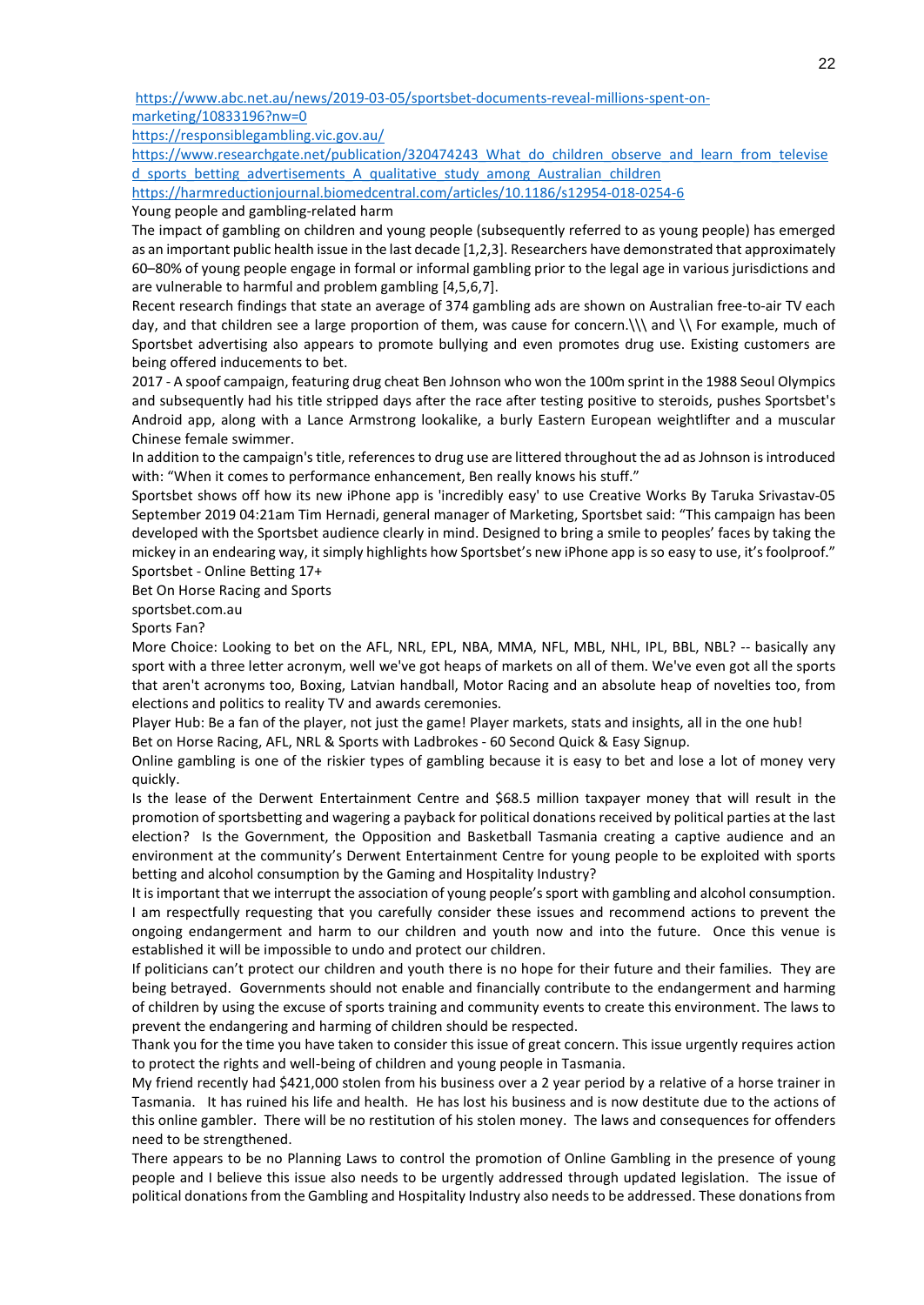a harmful industry must be banned. We must not fail our young people and families suffering hardship, domestic violence, family breakups, child abuse, child neglect and suicide to name just some of the consequences of this harmful Gambling Industry.

Please do not ignore this harmful industry expanding within our community. Please make strong recommendations to protect us and our children.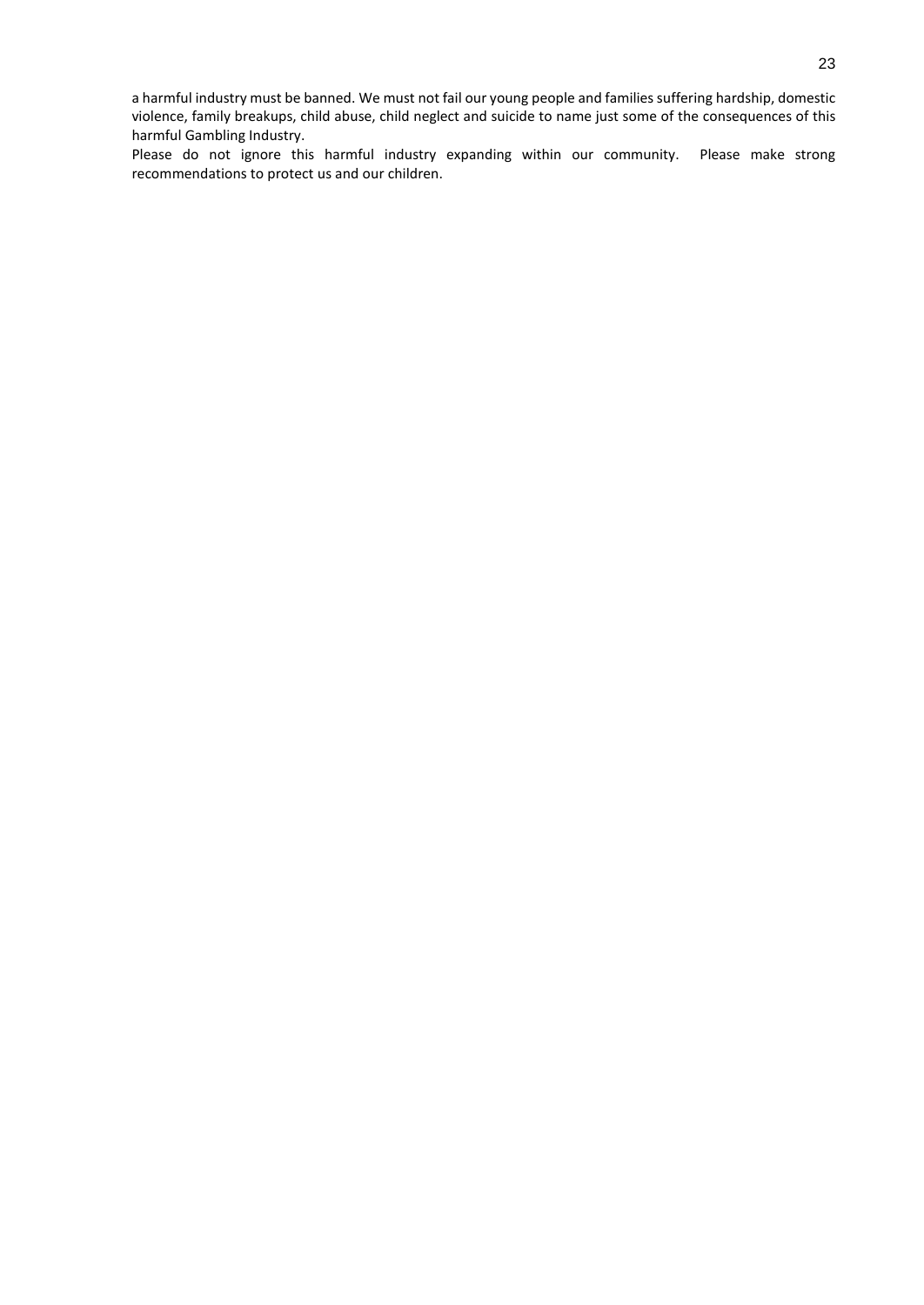# **2020 Social and Economic Impact Study into Gambling in Tasmania**

**Name:** Anonymous (name and address have been supplied)

**1. All submissions will be treated as public unless you wish it to be treated as confidential. Please indicate your preference:** 

Please keep my identification details confidential & publish my submission as anonymous

### **2. What impact do you think gambling has on the Tasmanian community - the benefits and the costs?**

For a small entertainment benefit, the costs to the Tasmanian community from gambling are massive. Gambling destroys people's lives and the lives of those around them. There is no justification for the trauma inflicted upon the community as a result of gambling, and the impacts can be significantly reduced if gambling is not allowed to continue to manipulate and exploit the community.

Gambling is the only reason that barbaric industries like horse and greyhound racing are able to continue. Charities, community organisations and thousands of volunteers spend a significant amount of time and resources in helping animals impacted by these industries, which could be spent on other animal welfare issues.

### **3. What impact do you think gambling has on other Tasmanian industries and the economy?**

The millions spent on gambling would have far greater positive impact on the economy if spent in other industries in Tasmania. Gambling also increases costs in the health, justice and social services sector.

**4. What's your view on Tasmania's current gambling harm minimisation measures? What further measures do you think should be considered?** 

Plain packaging for poker machines - standardised imagery and audio designed for accessibility only.

### **5. What's your view on whether gambling venues adhere to responsible gambling practices?**

Venues largely ignore them, and pressure staff to keep gamblers gambling.

**6. What impact did the COVID-19 lockdown have on the gambling participation of either yourself or friends/ family/work colleagues?** 

I don't gamble, but many I know moved to online gambling.

### **7. What impact did the lifting of COVID-19 restrictions on gaming venues have on the gambling participation of either yourself or friends/family/work colleagues?**

### **8. Any other matters you wish to raise or general comments you wish to make?**

While increasing gambling mitigation measures in Tasmania is important, online gambling will increasingly become an issue. Not just gambling for money - gambling-style gaming where real money is paid for the chance at in-game content is going down the same exploitative path as traditional gambling.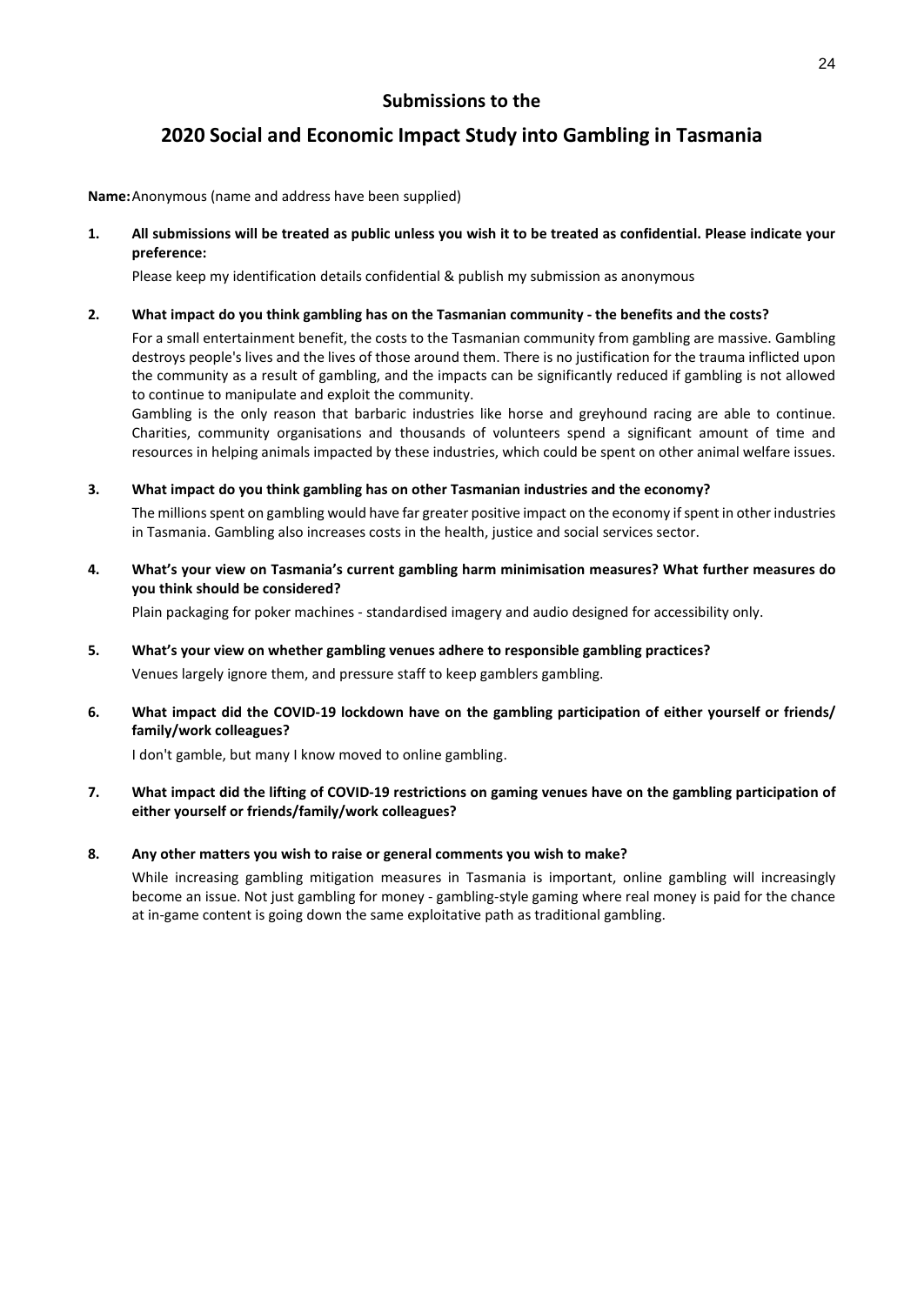# **2020 Social and Economic Impact Study into Gambling in Tasmania**

**Name:** Anonymous (name and address have been supplied)

**1. All submissions will be treated as public unless you wish it to be treated as confidential. Please indicate your preference:** 

Please keep my identification details confidential & publish my submission as anonymous

### **2. What impact do you think gambling has on the Tasmanian community - the benefits and the costs?**

Gambling is addictive, it causes individuals to withdraw from normal relationships with their families and community. It diverts finance from basic needs like housing, medicine and food; community money is drained into external conglomerates; it has created increased poverty particularly in suburbs like Glenorchy; I have known of families which have lost their homes, including siblings and grandparents of gamblers.

### **3. What impact do you think gambling has on other Tasmanian industries and the economy?**

It sucks community finance from these. Taxes have to support gamblers and their families instead of being used for more constructive uses.

**4. What's your view on Tasmania's current gambling harm minimisation measures? What further measures do you think should be considered?** 

These measures are Insufficient to control the harm. Reduce the gambling odds on all machines. races, etc.; reduce the number of hours the machines can be played; limit gambling to the two casinos; limit on-line gambling; place limits on the amount of money which can be withdrawn from any account at a gambling facility.

### **5. What's your view on whether gambling venues adhere to responsible gambling practices?**

Venues do not adhere to responsible gambling practices. Poker machines are fixed to provide unreasonable profit to the machine owners. Gambling prizes are far too high. Venues are created to encourage addiction. This could be changed.

## **6. What impact did the COVID-19 lockdown have on the gambling participation of either yourself or friends/ family/work colleagues?**

Our family and close friends do not gamble. Three work colleagues known to us have gambled more during the lock-down to the extent that they have needed help with rent. Most have not.

# **7. What impact did the lifting of COVID-19 restrictions on gaming venues have on the gambling participation of either yourself or friends/family/work colleagues?**

Has had no obvious impact.

## **8. Any other matters you wish to raise or general comments you wish to make?**

The whole community would be far happier if gambling was limited as far as possible.